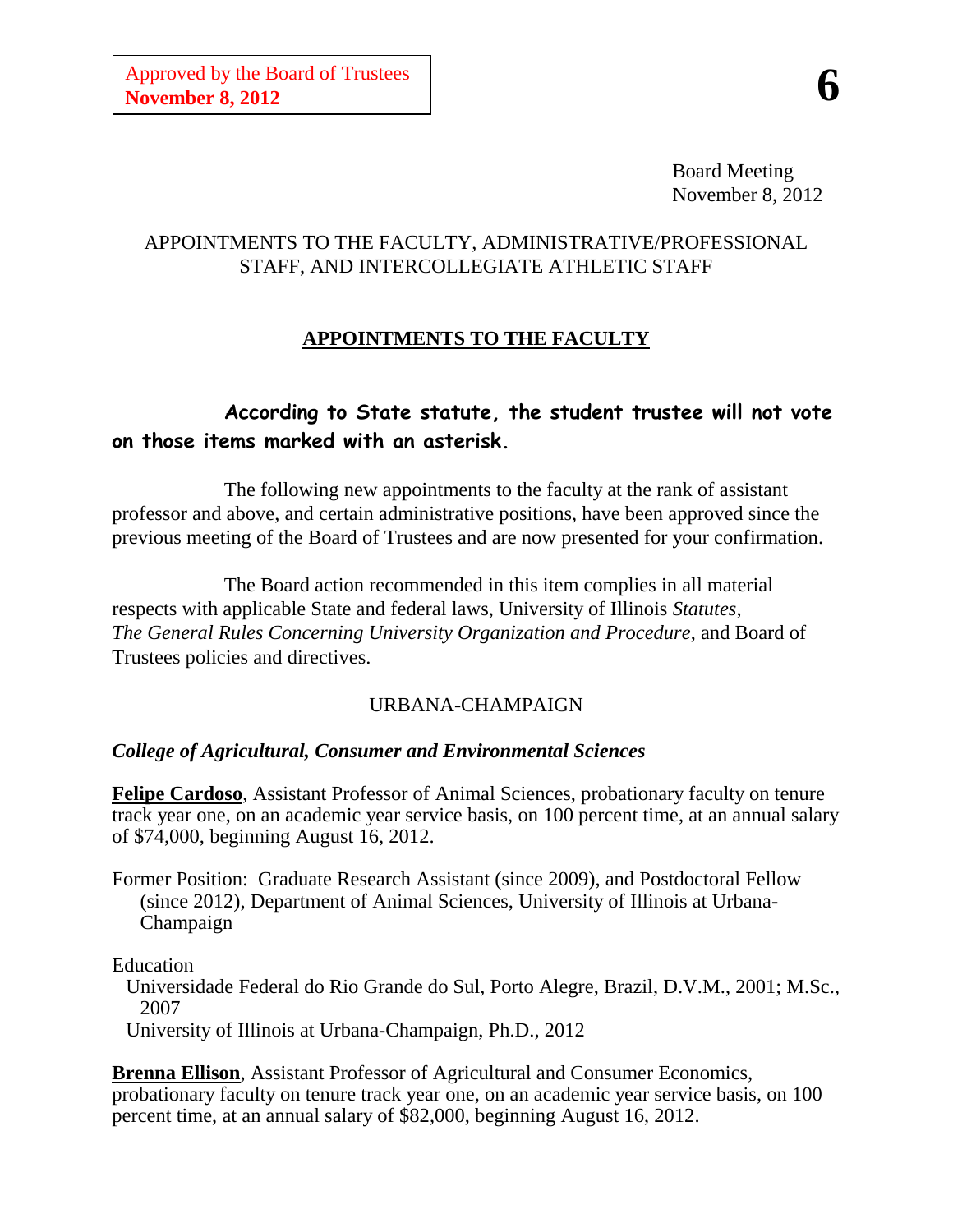Former Position: Research Assistant, Department of Agricultural Economics, Oklahoma State University, Stillwater (since 2008)

#### Education

Abilene Christian University, Texas, B.S., 2008 Oklahoma State University, Stillwater, M.S., 2009; Ph.D., 2012

**Anna V. Kukekova**, Assistant Professor of Animal Sciences, probationary faculty on tenure track year one, on an academic year service basis, on 100 percent time, at an annual salary of \$74,000, beginning August 16, 2012.

Former Position: Principal Research Scientist, Baker Institute for Animal Health, College of Veterinary Medicine, Cornell University, Ithaca, New York (since 2010)

#### Education

Saint Petersburg State University, Russia, B.S./M.S., 1993 Institute of Cytology of the Russian Academy of Sciences, Saint Petersburg, Russia, Ph.D., 1999

**Jeffrey Wayne Matthews**, Assistant Professor of Natural Resources and Environmental Sciences, probationary faculty on tenure track year one, on an academic year service basis, on 100 percent time, at an annual salary of \$68,000, beginning August 16, 2012.

Former Position: Adjunct Assistant Professor of Natural Resources and Environmental Sciences (since 2009), and Wetlands Research Leader, Division of State Natural History Survey (since 2011), University of Illinois at Urbana-Champaign

Education

Miami University, Oxford, Ohio, B.S. (Zoology), 1997; B.A. (Zoology), 1997; B.A. (Botany), 1997 Indiana University Bloomington, M.A., 1999 University of Illinois at Urbana-Champaign, Ph.D., 2008

**\* Pawan Singh Takhar**, Associate Professor of Food Engineering in the Department of Food Science and Human Nutrition, on indefinite tenure, on an academic year service basis, on 100 percent time, at an annual salary of \$80,000, beginning August 16, 2012.

Former Position: Associate Professor, Department of Animal and Food Sciences, and International Center for Food Industry Excellence, Texas Tech University, Lubbock (since 2009)

Education

Punjab Agricultural University, India, B.Tech., 1993 Asian Institute of Technology, Patham Thani, Thailand, M.Engg., 1996 Purdue University Main Campus, West Lafayette, Indiana, Ph.D., 2002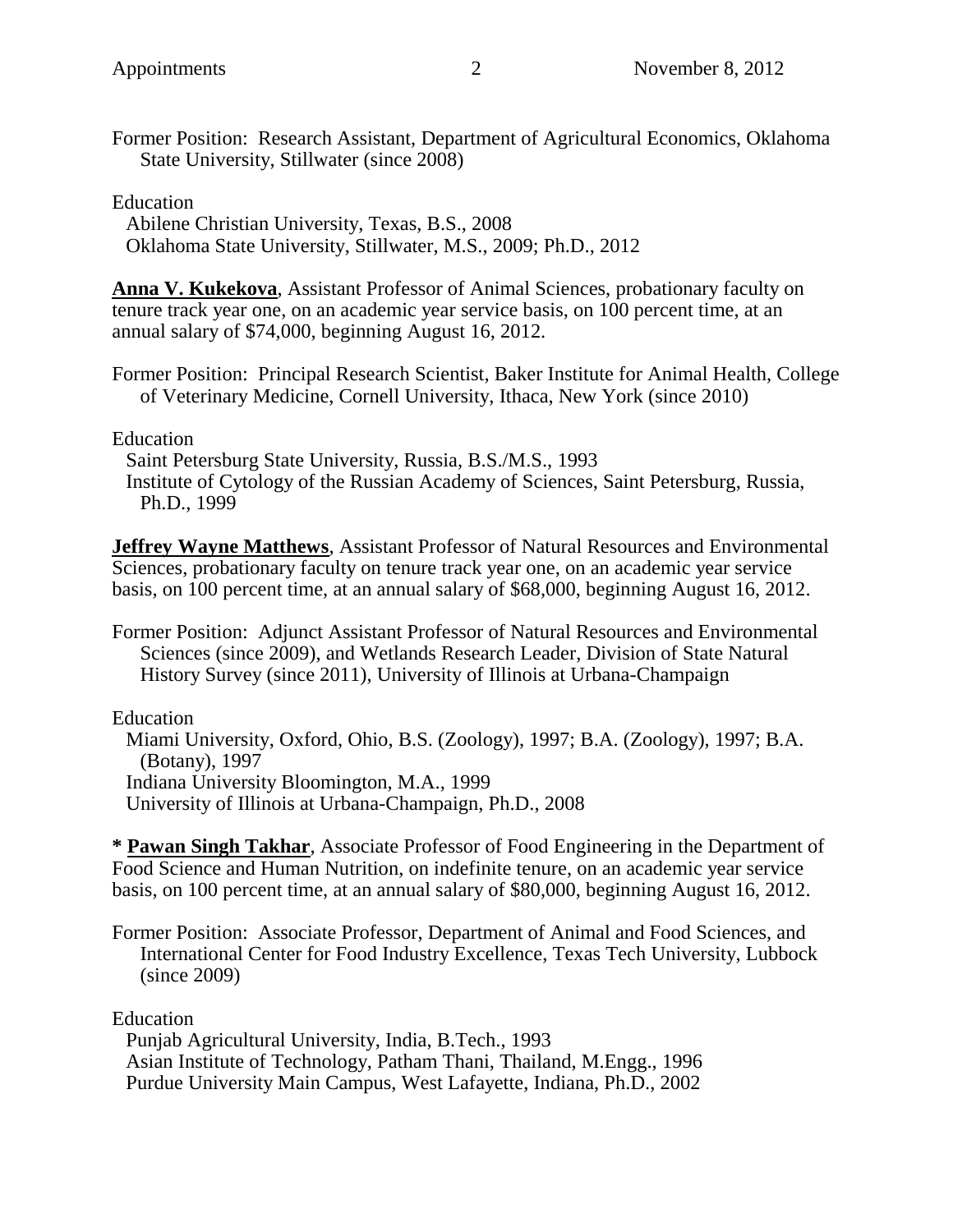**Yilan Xu**, Assistant Professor of Agricultural and Consumer Economics, probationary faculty on tenure track year one, on an academic year service basis, on 100 percent time, at an annual salary of \$82,000, beginning August 16, 2012.

Former Position: Instructor, University of Pittsburgh, Pennsylvania (since 2011)

Education

Zhejiang University, Hangzhou, China, B.A., 2006 University of Pittsburgh, Pennsylvania, Ph.D., 2012

# *College of Applied Health Sciences*

**Yih-Kuen Jan**, Associate Professor of Kinesiology and Community Health, Q probationary faculty, on an academic year service basis, on 100 percent time, at an annual salary of \$82,000, for four years beginning August 16, 2012.

Former Position: Assistant Professor, Department of Rehabilitation Sciences, College of Allied Health, University of Oklahoma Health Sciences Center, Oklahoma City (since 2008)

Education

National Yang-Ming University, Taipei, Taiwan, B.S., 1995; M.S., 1997 University of Pittsburgh, Pennsylvania, Ph.D., 2004

**Aaron Johnson**, Assistant Professor of Speech and Hearing Science, probationary faculty on tenure track year one, on an academic year service basis, on 100 percent time, at an annual salary of \$70,500, beginning August 16, 2012.

Former Position: Private Singing Instructor, Evanston, Illinois, Chicago, Illinois, and Madison, Wisconsin (since 1998); and Fellow, Voice Research Training Program, University of Wisconsin-Madison (since 2009)

Education

Northwestern University, Evanston, Illinois, B.M., 1995; M.M. (Music), 1999 Rush University, Chicago, Illinois, M.S. (Speech-Language Pathology), 2007 University of Wisconsin-Madison, Ph.D., 2012

# *College of Business*

**Zhixi Wan**, Assistant Professor of Business Administration, summer appointment, on 100 percent time, at a monthly rate of \$16,111, August 6-15, 2012; and continuing as probationary faculty on tenure track year one, on an academic year service basis, on 100 percent time, at an annual salary of \$145,000, effective August 16, 2012.

Former Position: Assistant Professor, Department of Operations Management and Information Technology, HEC Paris, France (since 2009)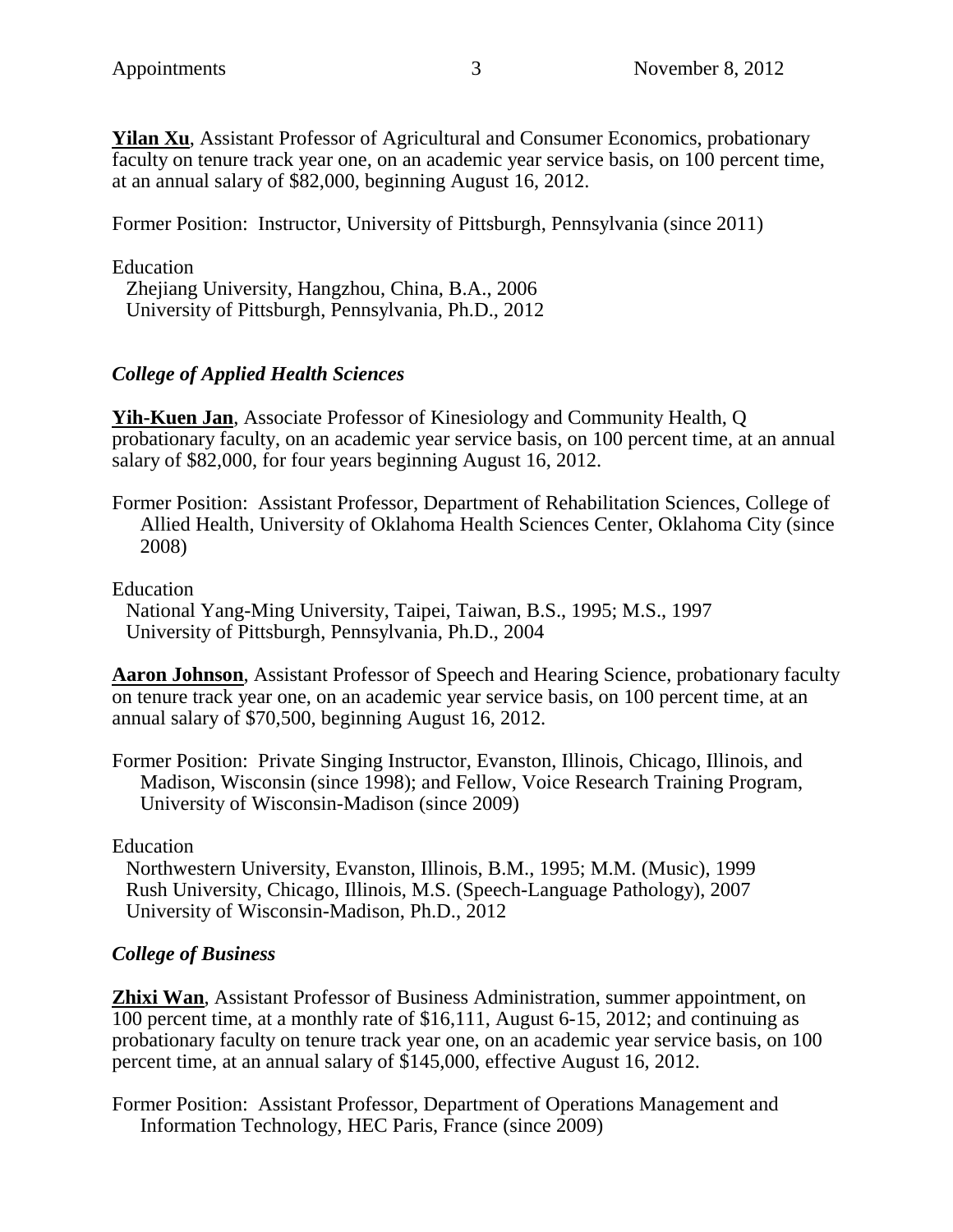Education Tsinghua University, Beijing, China, B.Eng., 2003 University of Michigan-Ann Arbor, Ph.D., 2009

# *College of Education*

**Hedda Meadan-Kaplansky**, Assistant Professor of Special Education, summer appointment, on 100 percent time, at a monthly salary of \$7,556, July 10-August 15, 2012; and continuing as probationary faculty on tenure track year one, on an academic year service basis, on 100 percent time, at an annual salary of \$68,000, effective August 16, 2012.

Former Position: Assistant Professor, Department of Special Education, Illinois State University, Normal (since 2006); and Assistant Professor, Department of Special Education, University of Illinois at Urbana-Champaign (since 2011)

### Education

The Hebrew University of Jerusalem, Israel, B.Sc., 1995; M.A., 1998 University of Illinois at Urbana-Champaign, Ph.D., 2004

# *College of Engineering*

**Mohamed Ali Belabbas**, Assistant Professor of Electrical and Computer Engineering, summer appointment, on 100 percent time, at a monthly rate of \$10,000, August 1-15, 2012; and continuing as probationary faculty on tenure track year one, on an academic year service basis, on 100 percent time, at an annual salary of \$90,000, effective August 16, 2012.

Former Position: Research Associate and Lecturer, School of Engineering and Applied Sciences, Harvard University, Cambridge, Massachusetts (since 2008); and Visiting Lecturer, Yale University, New Haven, Connecticut (since 2012)

### Education

Université Cathloique de Louvain, Louvain-La-Neuve, Belgium, B.S., 2001; M.Sc., 2001

École Centrale Paris, Châtenay-Malabry, France, Ingénieur Centralien, 2001 Harvard University, Cambridge, Massachusetts, S.M., 2003; Ph.D., 2007

**Xingxin Gao**, Assistant Professor of Aerospace Engineering, probationary faculty on initial/partial term appointment, on an academic year service basis, on 100 percent time, at an annual salary of \$90,000, beginning October 16, 2012.

Former Position: Research Associate, Global Position System Laboratory, Department of Aeronautics and Astronautics, Stanford University, California (since 2008); and Department Affiliate, Department of Aerospace Engineering, College of Engineering, University of Illinois at Urbana-Champaign (since June 2012)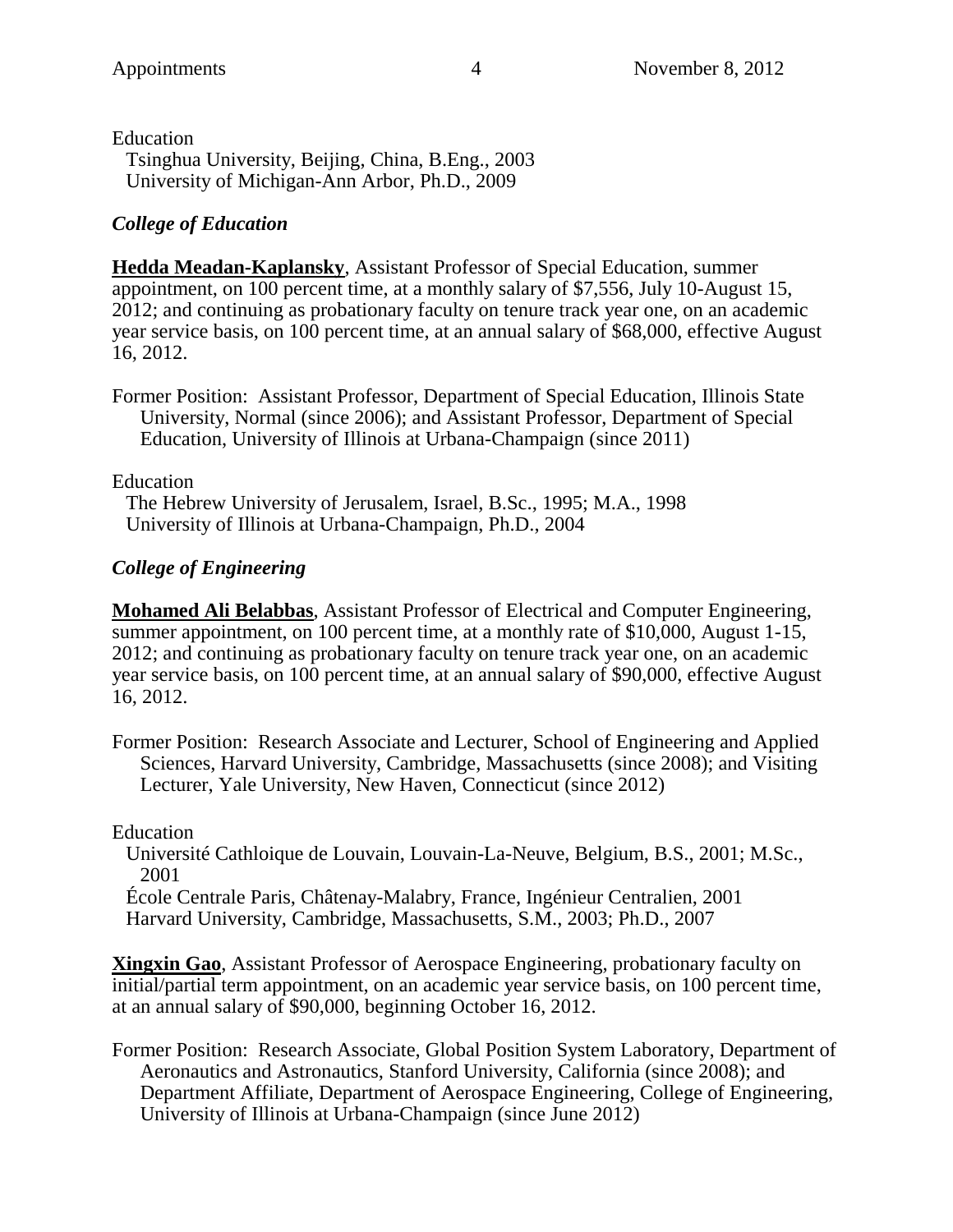Education Tsinghua University, Beijing, China, B.S., 2001; M.S., 2003 Stanford University, California, Ph.D., 2008

**SungWoo Nam**, Assistant Professor of Mechanical Science and Engineering, probationary faculty on tenure track year one, on an academic year service basis, on 100 percent time, at an annual salary of \$91,500, beginning August 16, 2012.

Former Position: Postdoctoral Fellow in Bioengineering, University of California-Berkeley (since 2011)

Education

Seoul National University, South Korea, B.S., 2002 Yonsei University, Seoul, South Korea, M.Eng., 2005 Harvard University, Cambridge, Massachusetts, M.A., 2007; Ph.D., 2010

**Marco Panesi**, Assistant Professor of Aerospace Engineering, probationary faculty on tenure track year one, on an academic year service basis, on 100 percent time, at an annual salary of \$87,500, beginning August 16, 2012.

Former Position: Visiting Scientist, Ames Research Center, Space Technology Division, TSA, National Aeronautics and Space Administration, Mountain View, California (since 2009); Research Associate, Institute for Computational Engineering and Sciences, University of Texas at Austin (since 2011); and Departmental Affiliate, Department of Aerospace Engineering, College of Engineering, University of Illinois at Urbana-Champaign (since May 2012)

Education

Università di Pisa, Italy, M.S. (Aeorspace Engineering), 2003

von Kármán Institute for Fluid Dynamics, Rhode-Saint-Genese, Belgium, M.S. (Fluid Dynamics), 2005

von Karman Institute for Fluid Dynamics, Rhode-Saint-Genese, Belgium, and Università di Pisa, Italy, Ph.D., 2009

# *College of Fine and Applied Arts*

**Kenny R. Cupers**, Assistant Professor, School of Architecture, probationary faculty on tenure track year one, on an academic year service basis, on 100 percent time, at an annual salary of \$62,500, beginning August 16, 2012.

Former Position: Visiting Assistant Professor in Architecture, School of Architecture and Planning, State University of New York at Buffalo (since 2010)

Education

Katholieke Universiteit Leuven, Belgium, B.Sc., 1998; M.Sc., 2001 Goldsmiths, University of London, New Cross, England, United Kingdom, M.A., 2004 Harvard University, Cambridge, Massachusetts, A.M., 2006; Ph.D., 2010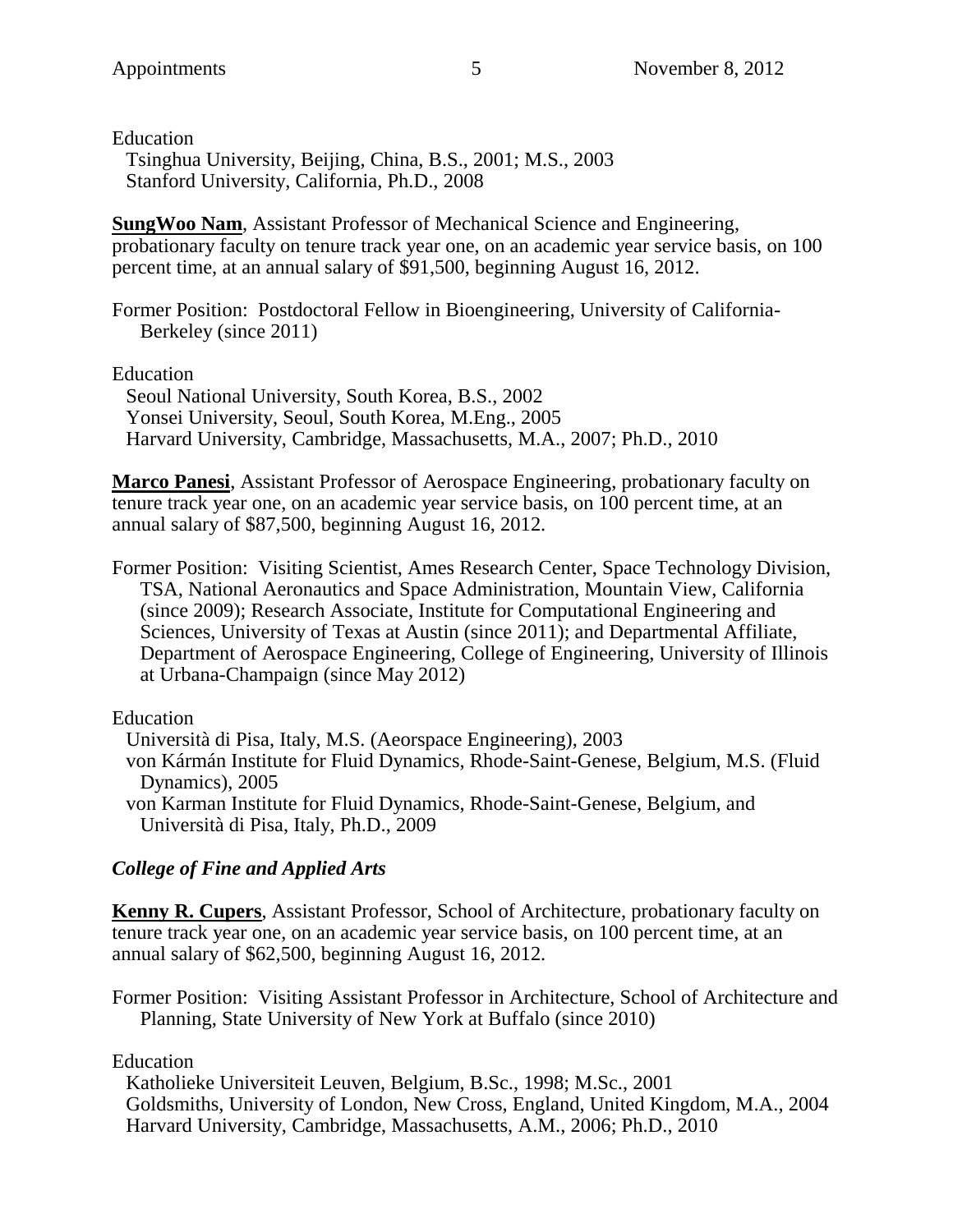## *School of Labor and Employment Relations*

**Nichelle Carlotta Carpenter**, Assistant Professor, School of Labor and Employment Relations, summer appointment, on 100 percent time, at a monthly rate of \$11,111, July 16-August 15, 2012; and continuing as probationary faculty on tenure track year one, on an academic year service basis, on 75 percent time, at an annual salary of \$75,000, effective August 16, 2012; and Assistant Professor of Psychology, probationary faculty on tenure track year one, on an academic year service basis, on 25 percent time, at an annual salary of \$25,000, beginning August 16, 2012, for a total salary of \$100,000.

Former Position: Independent Consultant, College Station, Texas (since 2010); and Adjunct Assistant Professor, Department of Psychology, University of Illinois at Urbana-Champaign (since 2012)

Education

Grand Valley State University, Allendale, Michigan, B.S., 2004 University of Baltimore, Maryland, M.S., 2006 Texas A & M University, College Station, Ph.D., 2012

**Daniel Gilbert**, Assistant Professor, School of Labor and Employment Relations, probationary faculty on tenure track year one, on a twelve-month service basis, on 100 percent time, at an annual salary of \$77,250, beginning August 16, 2012.

Former Position: Visiting Assistant Professor, School of Labor and Employment Relations, University of Illinois at Urbana-Champaign (since 2011)

Education

Wesleyan University, Middletown, Connecticut, B.A., 1998 Yale University, New Haven, Connecticut, M.A., 2002; M.Phil., 2004; Ph.D., 2008

### *College of Liberal Arts and Sciences*

**Tariq Omar Ali**, Assistant Professor of History, probationary faculty on tenure track year one, on an academic year service basis, on 100 percent time, at an annual salary of \$60,000, beginning August 16, 2012.

Former Position: Doctoral Candidate, Harvard University, Cambridge, Massachusetts (since 2006)

Education

Grinnell College, Iowa, B.A., 2002 University of Cambridge, England, United Kingdom, M.Phil., 2004 Harvard University, Cambridge, Massachusetts, Ph.D., 2012

**Philipp Christan Karl Hieronymi**, Assistant Professor of Mathematics, probationary faculty on tenure track year one, on an academic year service basis, on 100 percent time, at an annual salary of \$77,500, beginning August 16, 2012.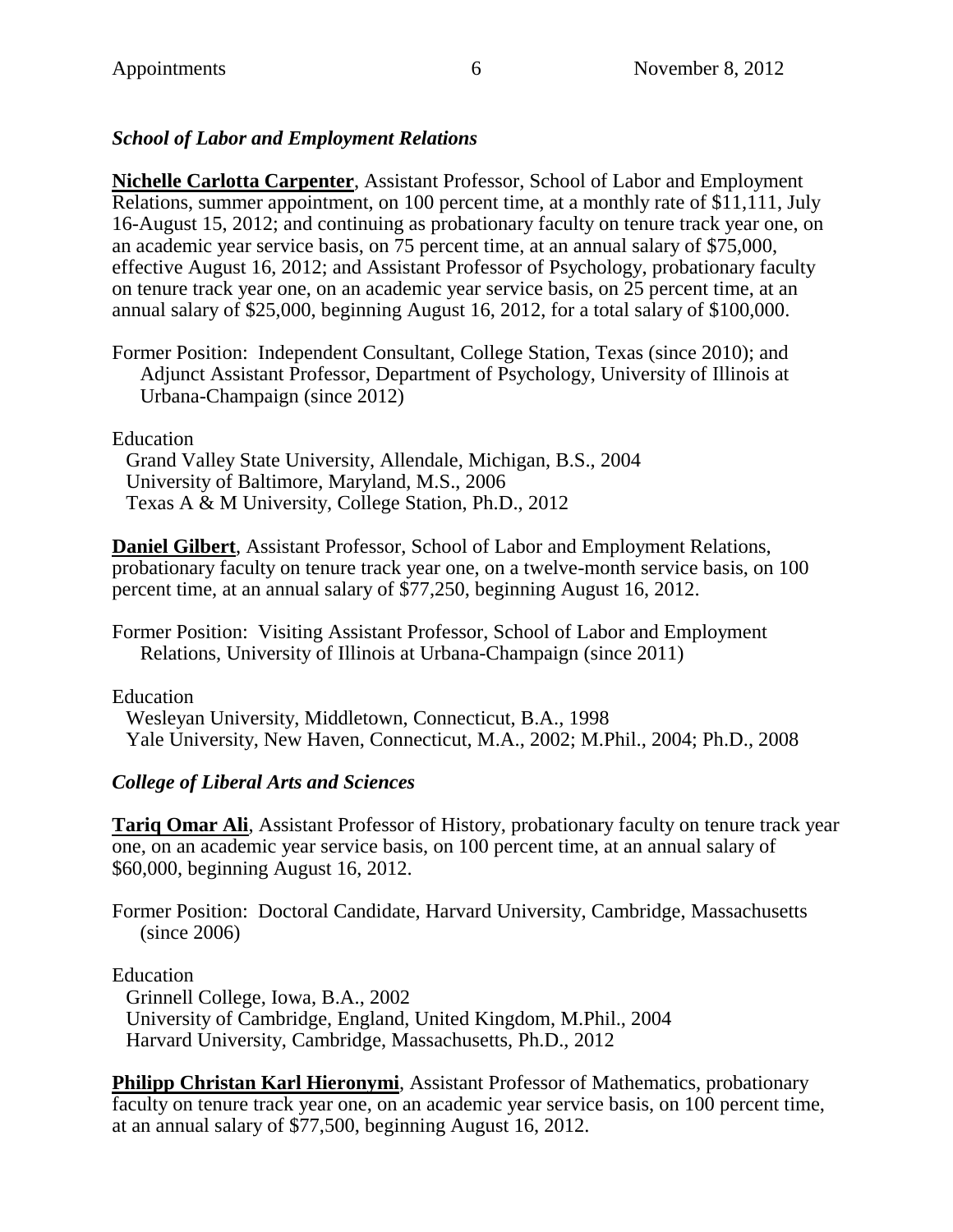Former Position: JL Doob Research Assistant Professor, Department of Mathematics, University of Illinois at Urbana-Champaign (since 2010)

#### Education

University of Cambridge, England, United Kingdom, MASt., 2004 University of Bonn, Germany, Diplom in Mathematics, 2006; B.S. (Economics), 2008 University of Oxford, England, United Kingdom, Ph.D., 2008

**Daniel Hyde**, Assistant Professor of Psychology, probationary faculty on tenure track year one, on an academic year service basis, on 100 percent time, at an annual salary of \$68,000, beginning August 16, 2012.

Former Position: Postdoctoral Research Fellow, Department of Psychology, Harvard University, Cambridge, Massachusetts (since 2011)

Education

Brigham Young University, Provo, Utah, B.S., 2005 Harvard University, Cambridge, Massachusetts, A.M., 2007; Ph.D., 2011

**Jill Jegerski**, Assistant Professor of Spanish, Italian and Portuguese, probationary faculty on tenure track year one, on an academic year service basis, on 100 percent time, at an annual salary of \$63,750, beginning August 16, 2012.

Former Position: Assistant Professor of Spanish, Department of Modern Languages, City University of New York College of Staten Island, New York (since 2010)

Education

University of Illinois at Urbana-Champaign, B.S., 1994 University of Illinois at Chicago, M.A., 2005; Ph.D., 2010

**Eduardo Ledesma**, Assistant Professor of Spanish, Italian and Portuguese, probationary faculty on tenure track year one, on an academic year service basis, on 100 percent time, at an annual salary of \$60,000, beginning August 16, 2012.

Former Position: Fellow, Harvard University, Cambridge, Massachusetts (since 2006)

Education

University of Illinois at Urbana-Champaign, B.S. (Civil Engineering), 1995

Universitat Politécnica de Catalunya, Barcelona, Spain, M.S. (Structural Engineering), 1999

University of Illinois at Chicago, M.A. (Hispanic Literature), 2006

Harvard University, Cambridge, Massachusetts, M.A. (Spanish and Portuguese), 2008; Ph.D., 2012

**\* Rui Antonio Loja Fernandes**, Professor of Mathematics, on indefinite tenure, on an academic year service basis, on 100 percent time, at an annual salary of \$150,000, beginning September 17, 2012; and Lois M. Lackner Endowed Professor of Mathematics,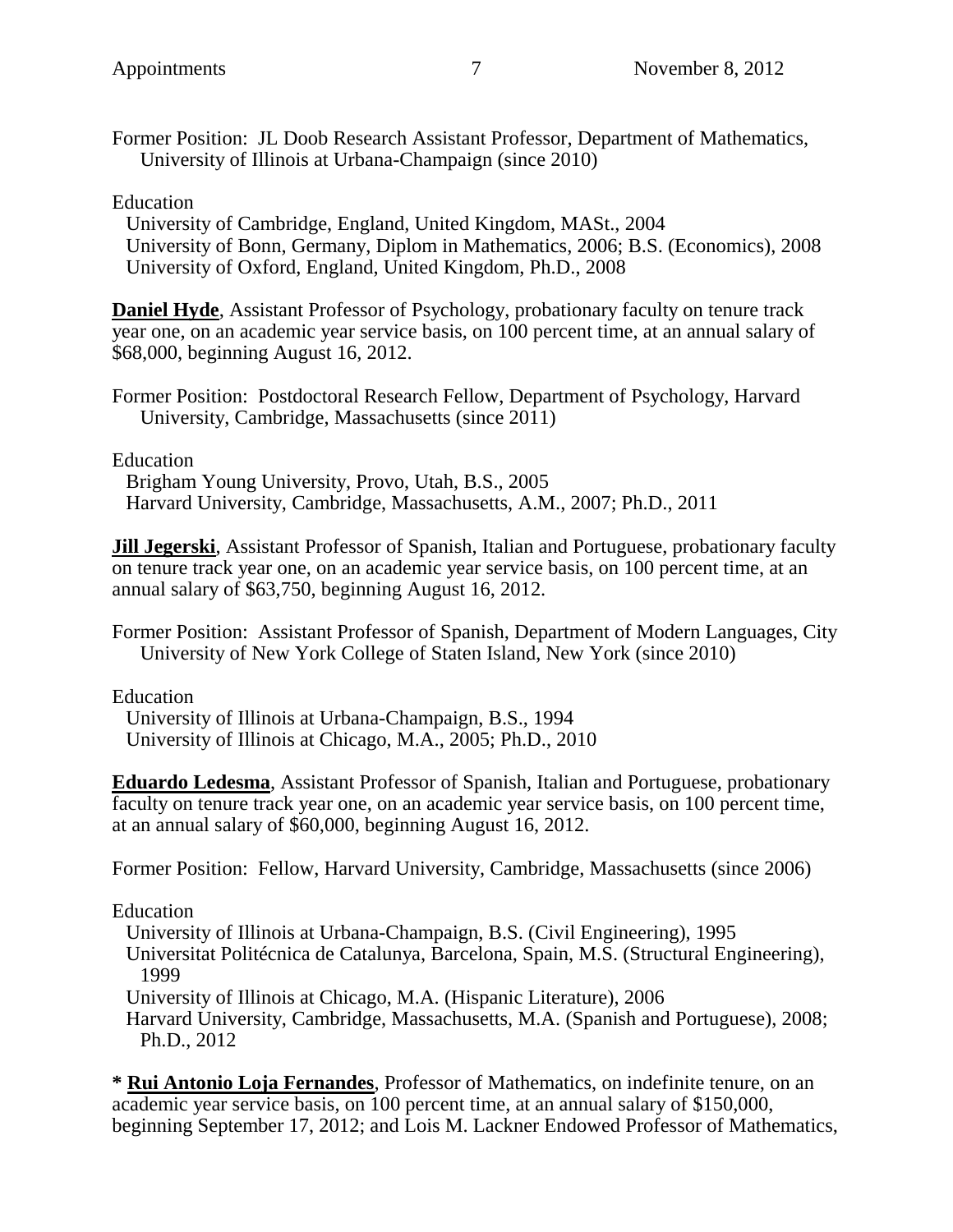non-tenured, on an academic year service basis, on zero percent time, non-salaried, beginning September 17, 2012, for a total salary of \$150,000.

Former Position: Professor (since 2007), and Head (since 2010), Department of Mathematics, Instituto Superior Técnico, Lisboa, Portugal

Education

Instituto Superior Técnico, Lisboa, Portugal, B.Sc., 1988 University of Minnesota-Twin Cities, Minneapolis, M.Sc., 1991; Ph.D., 1994

**Safiya Umoja Noble**, Assistant Professor of African American Studies, probationary faculty on tenure track year one, on an academic year service basis, on 100 percent time, at an annual salary of \$73,000, beginning August 16, 2012.

Former Position: Graduate Research Assistant and Senior Research Fellow, Center for Digital Inclusion, Graduate School of Library and Information Science, University of Illinois at Urbana-Champaign (since 2011)

Education

California State University-Fresno, B.A., 1995 University of Illinois at Urbana-Champaign, M.S.L.I.S., 2009; Ph.D., 2012

**Lindsay Rose Russell**, Assistant Professor of English, probationary faculty on tenure track year one, on an academic year service basis, on 100 percent time, at an annual salary of \$60,000, beginning August 16, 2012.

Former Position: Teaching Assistant, Department of English, University of Washington, Seattle (since 2006)

Education

Georgetown University, Washington, District of Columbia, B.A., 2003 University of Washington, Seattle, M.A., 2008; Ph.D., 2012

**Derrick Spires**, Assistant Professor of English, probationary faculty on tenure track year one, on an academic year service basis, on 100 percent time, at an annual salary of \$65,000, beginning August 16, 2012.

Former Position: Coordinator, The Program in American Studies Sustainability Project, Vanderbilt University, Nashville, Tennessee (since 2011)

Education

Tougaloo College, Mississippi, B.A., 2004 Vanderbilt University, Nashville, Tennessee, M.A., 2005; Ph.D., 2012

**Eva Telzer**, Assistant Professor of Psychology, probationary faculty on tenure track year one, on an academic year service basis, on 100 percent time, at an annual salary of \$68,000, beginning August 16, 2012.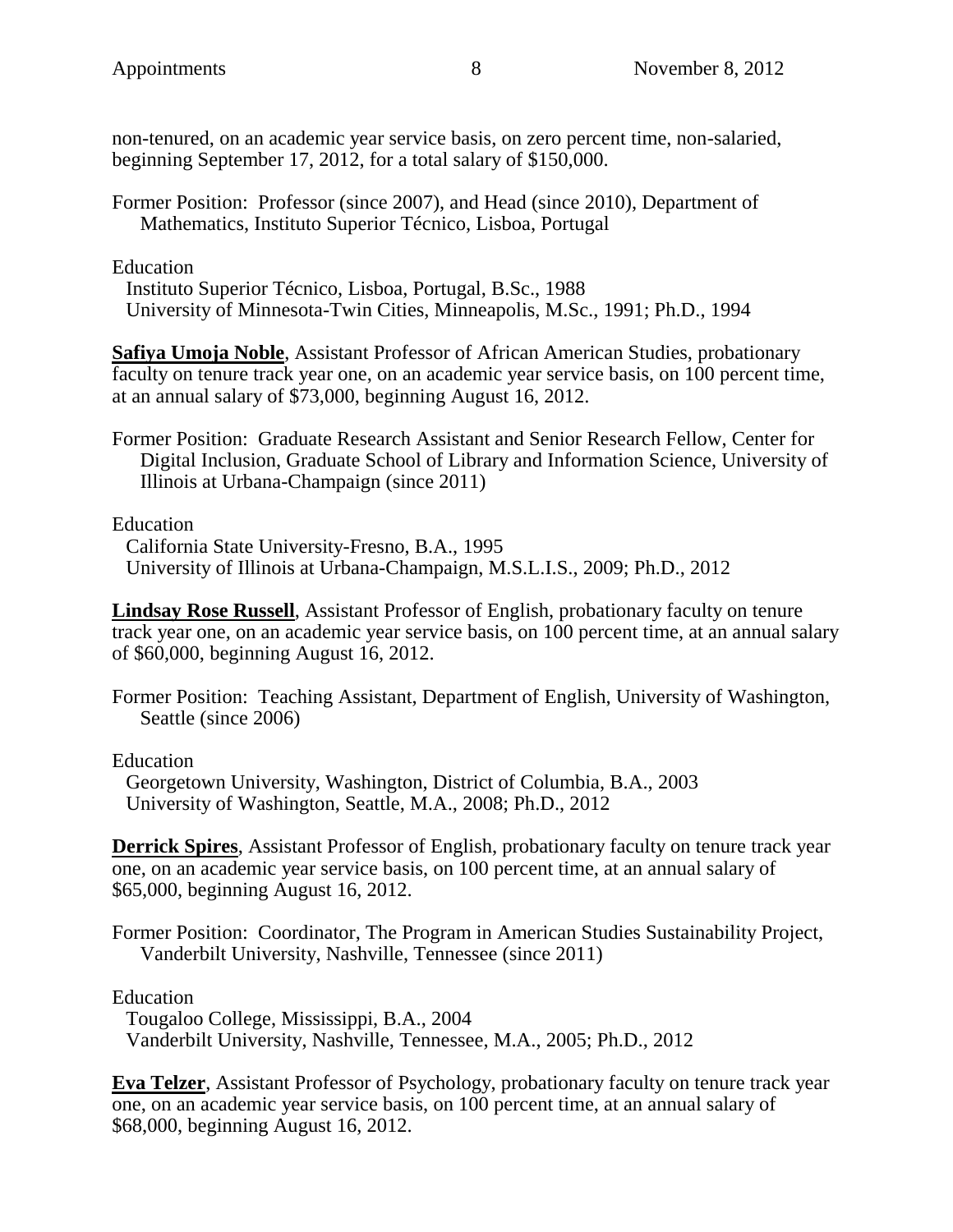Former Position: National Research Service Award Fellow, National Institute of Drug Abuse, National Institutes of Health, Bethesda, Maryland (since 2010)

Education

Mount Holyoke College, South Hadley, Massachusetts, B.A., 2004 University of California-Los Angeles, M.A., 2007; Ph.D., 2012

**Bonnie A. Weir**, Assistant Professor of Political Science, probationary faculty on tenure track year one, on an academic year service basis, on 100 percent time, at an annual salary of \$74,750, beginning August 16, 2012.

Former Position: Lecturer, Department of Political Science, University of Illinois at Urbana-Champaign (since 2007)

Education

College of the Holy Cross, Worcester, Massachusetts, B.A., 2001 University of Chicago, Illinois, M.A., 2004; Ph.D., 2012

**Roderick Ike Wilson**, Assistant Professor of History, probationary faculty on tenure track year one, on an academic year service basis, on 50 percent time, at an annual salary of \$31,000, beginning August 16, 2012; and Assistant Professor of East Asian Languages and Cultures, probationary faculty on tenure track year one, on an academic year service basis, on 50 percent time, at an annual salary of \$31,000, beginning August 16, 2012, for a total salary of \$62,000.

Former Position: Assistant Professor, Department of History, University of Wisconsin-Whitewater (since 2009)

Education Portland State University, Oregon, B.A., 1994 University of Oregon, Eugene, M.A., 2000 Stanford University, California, Ph.D., 2011

### *School of Social Work*

**Karen Margaret Tabb Dina**, Assistant Professor, School of Social Work, probationary faculty on tenure track year one, on an academic year service basis, on 100 percent time, at an annual salary of \$72,000, beginning August 16, 2012.

Former Position: Bank of America Diversity Fellow, Graduate Opportunities Minority Achievement Program (since 2008), Senator Warren G. Magnuson Scholar (since 2011), and Pre-Doctoral Sole Instructor (since 2012), University of Washington, Seattle; and Fogarty Fellow, Fogarty Leadership Fellows Program, University of Washington, Seattle and Universidad Peruano Cayetano Heredia, Lima, Peru (since 2012)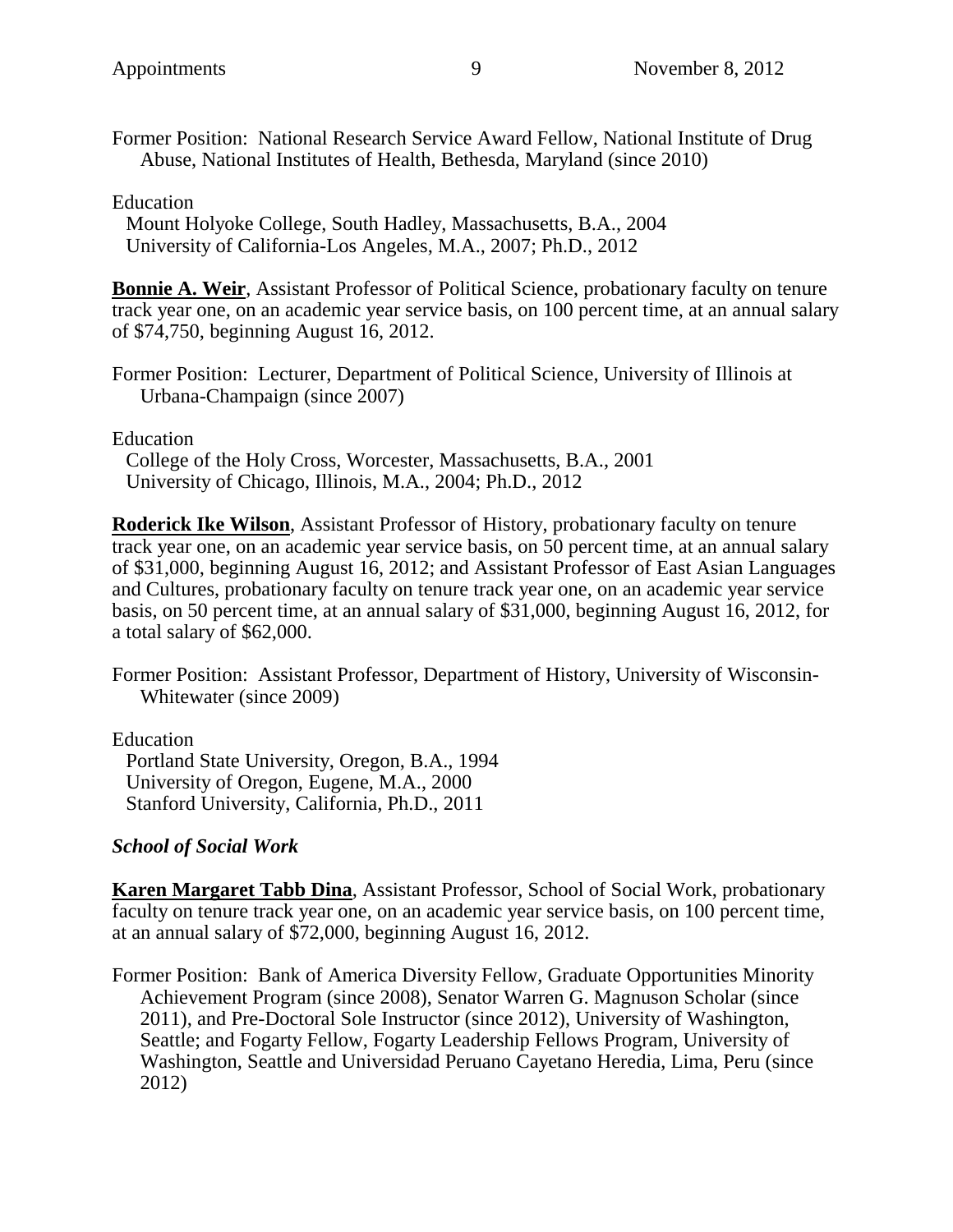Education Eastern Michigan University, Ypsilanti, B.A., 2004 University of Michigan-Ann Arbor, M.S.W., 2007 University of Washington, Seattle, Ph.D., 2012

# *University Library*

**Kelly Anne McCusker**, Assistant Professor of Library Administration, University Library, probationary faculty on initial/partial term appointment, on a twelve-month service basis, on 100 percent time, at an annual salary of \$60,000, beginning October 16, 2012; and Behavioral Sciences Librarian, non-tenured, on a twelve-month service basis, on zero percent time, non-salaried, beginning October 16, 2012, for a total salary of \$60,000.

Former Position: Visiting Sociology and Geography Services Librarian, University Library, University of Illinois at Urbana-Champaign (since 2011)

## Education

University of Illinois at Urbana-Champaign, B.A., 2001; M.L.I.S., 2007 York University, Toronto, Ontario, Canada, B.Ed., 2006

# *Emeriti Appointments*

- **Narendra Ahuja**, Professor Emeritus of Electrical and Computer Engineering, July 1, 2012
- **Hans-Peter M. Blaschek**, Professor Emeritus of Food Science and Human Nutrition, July 1, 2012

**William M. Calder, III**, Professor Emeritus of the Classics, July 1, 2012

**Richard S. Powers**, Swanlund Endowed Chair Emeritus and Professor Emeritus of English, July 1, 2012

# *Out-Of-Cycle Faculty Promotion and Tenure*

*To the Rank of Professor Without Change in Tenure:*

**Elizabeth Lowe McCoy**, from Associate Professor of Spanish, Italian and Portuguese, School of Literatures, Cultures and Linguistics, College of Liberal Arts and Sciences (non-tenured), to the rank of Professor of Spanish, Italian and Portuguese (nontenured), effective August 16, 2012; and from Associate Professor, Program in Comparative and World Literature, School of Literatures, Cultures and Linguistics, College of Liberal Arts and Sciences (non-tenured), to the rank of Professor, Program in Comparative and World Literature (non-tenured), effective August 16, 2012.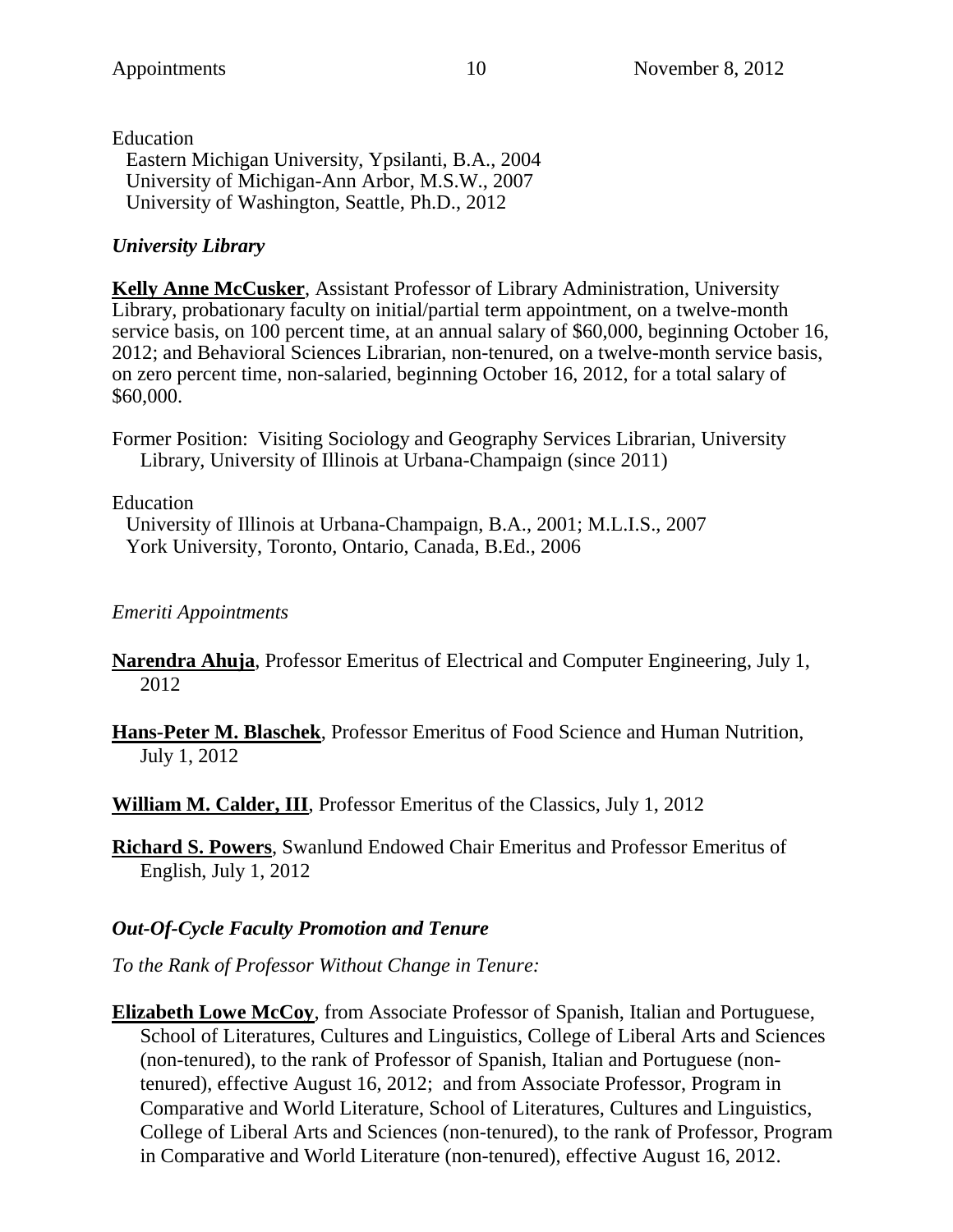# **CHICAGO**

# *College of Engineering*

**Sheng-Wei Chi**, Assistant Professor of Civil and Materials Engineering, probationary faculty on tenure track year one, on an academic year service basis, on 100 percent time, at an annual salary of \$85,000, beginning August 16, 2012.

Former Position: Postdoctoral Research Fellow, Department of Civil and Environmental Engineering, University of California-Los Angeles (since 2010)

Education

National Central University, Jhongli City, Taiwan, B.S., 1996; M.S. (Civil Engineering), 1998 Carnegie Mellon University, Pittsburgh, Pennsylvania, M.S. (Civil and Environmental Engineering), 2003 University of California-Los Angeles, Ph.D., 2009

**Bo Zou**, Assistant Professor of Civil and Materials Engineering, probationary faculty on tenure track year one, on an academic year service basis, on 100 percent time, at an annual salary of \$85,000, beginning August 16, 2012.

Former Position: Research and Development Engineer, Department of Civil and Environmental Engineering, University of California-Berkeley (since 2012)

Education

Tsinghua University, Beijing, China, B.Eng., 2005; M.S., 2007 Ecole Centrale de Nantes, France, Diplôme d'Ingénieur, 2007 University of California-Berkeley, Ph.D., 2012

# *College of Liberal Arts and Sciences*

**Aidan Douglas Gray**, Assistant Professor of Philosophy, probationary faculty on tenure track year one, on an academic year service basis, on 100 percent time, at an annual salary of \$74,000, beginning August 16, 2012.

Former Position: Instructor (2012), and Course Assistant (2012), Department of Philosophy, University of Chicago, Illinois

Education

University of Toronto, Ontario, Canada, B.A., 2003 University of Chicago, Illinois, Ph.D., 2012

**Sekile Nzinga-Johnson**, Assistant Professor of Gender and Women's Studies, probationary faculty on tenure track year one, on an academic year service basis, on 100 percent time, at an annual salary of \$67,000, beginning August 16, 2012.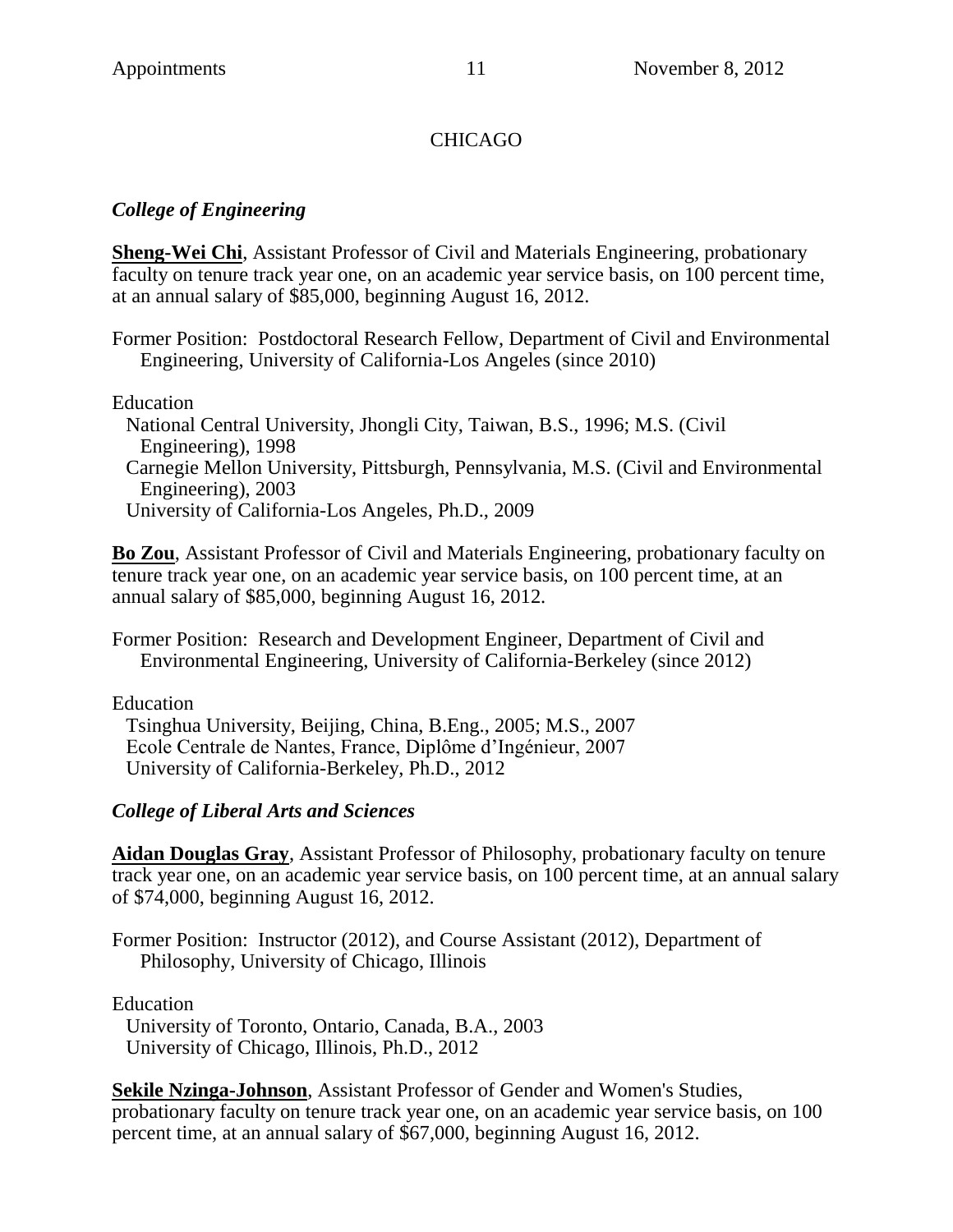Former Position: Associate Professor (2008-11), and Director (2008-11), Women and Gender Studies Program; and Associate Professor, Department of Psychology (since 2008), Nazareth College, Rochester, New York

Education

Morgan State University, Baltimore, Maryland, B.S., 1993 The Ohio State University Main Campus, Columbus, M.S.W., 1994 University of Maryland College Park, Ph.D., 2001

**Zinon Papakonstantinou**, Assistant Professor of Classics and Mediterranean Studies, probationary faculty on tenure track year one, on an academic year service basis, on 50 percent time, at an annual salary of \$35,000, beginning August 16, 2012; and Assistant Professor of History, probationary faculty on tenure track year one, on an academic year service basis, on 50 percent time, at an annual salary of \$35,000, beginning August 16, 2012, for a total salary of \$70,000.

Former Position: Lecturer in Ancient History, University of Athens, Greece (since 2010)

Education

University of Crete, Greece, B.A., 1994 University of Cincinnati Main Campus, Ohio, M.A., 1997 University of Cambridge, England, United Kingdom, M.Phil., 2002 University of Washington, Seattle, Ph.D., 2003

**Javaeria A. Qureshi**, Assistant Professor of Economics, probationary faculty on tenure track year one, on an academic year service basis, on 100 percent time, at an annual salary of \$101,000, beginning August 16, 2012.

Former Position: Research Assistant, National Opinion Research Center (NORC), University of Chicago, Illinois (since 2008)

Education

University of North Carolina at Chapel Hill, B.A., 2007 University of Chicago, Illinois, Ph.D., 2012

**Lev Reyzin**, Assistant Professor of Mathematics, Statistics, and Computer Science, probationary faculty on tenure track year two, on an academic year service basis, on 100 percent time, at an annual salary of \$85,000, beginning August 16, 2012.

Former Position: Simons Postdoctoral Fellow, Algorithms and Randomness Center, Georgia Institute of Technology, Atlanta (since 2010)

Education

Princeton University, New Jersey, B.S.E., 2005 Yale University, New Haven, Connecticut, M.S., 2006; M.Phil., 2008; Ph.D., 2009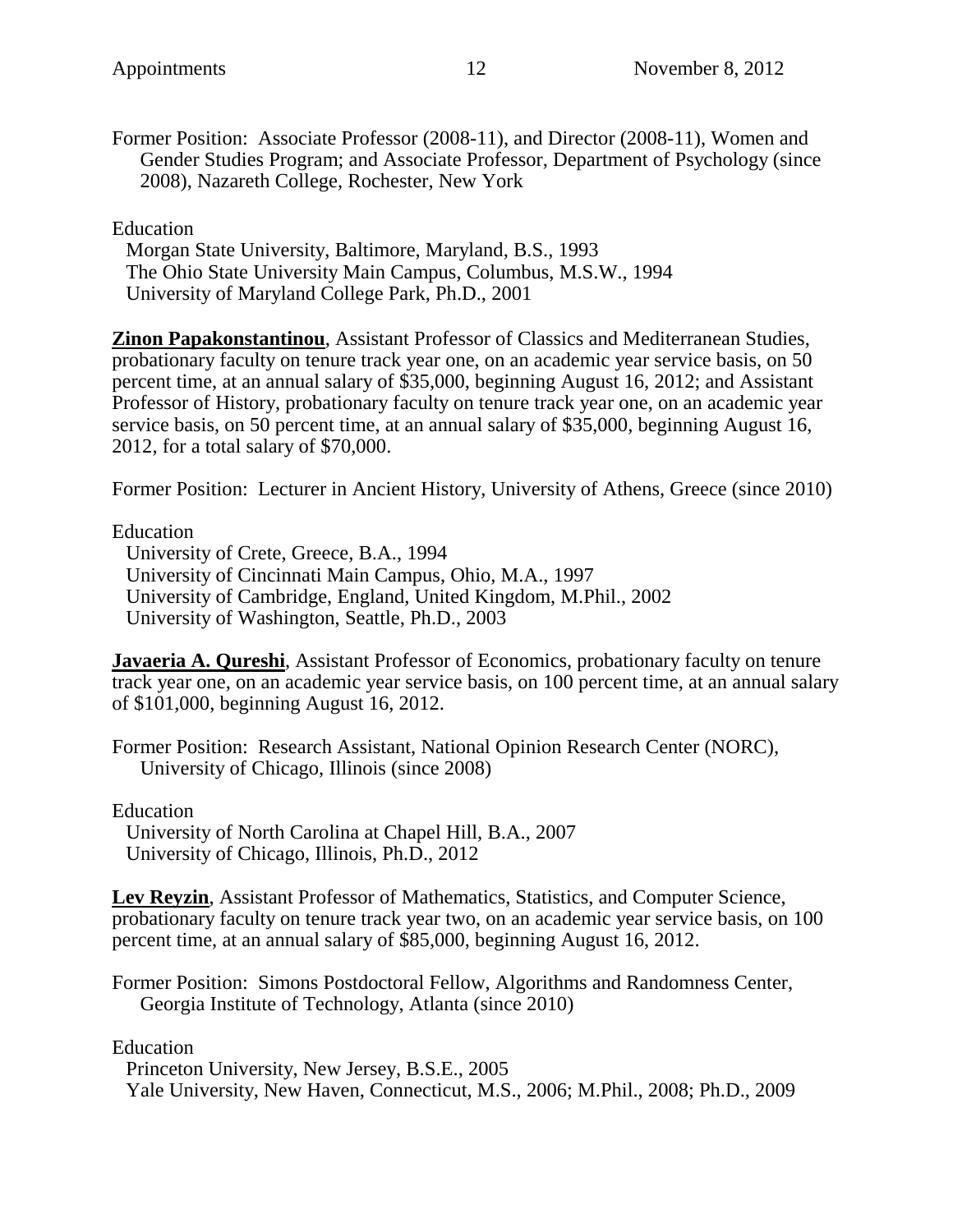**Dima Sinapova**, Assistant Professor of Mathematics, Statistics, and Computer Science, probationary faculty on tenure track year three, on an academic year service basis, on 100 percent time, at an annual salary of \$82,000, beginning August 16, 2012.

Former Position: Visiting Assistant Professor/Postdoctoral Scholar, Department of Mathematics, University of California-Irvine (since 2008)

Education

University of Colorado at Boulder, B.A., 2003 University of California-Los Angeles, M.A., 2004; Ph.D., 2008

**Salome Skvirsky**, Assistant Professor of Latin American and Latino Studies, probationary faculty on tenure track year one, on an academic year service basis, on 100 percent time, at an annual salary of \$75,000, beginning August 16, 2012.

Former Position: Assistant Professor, Department of English, University of Massachusetts Boston (since 2010)

Education

University of Pennsylvania, Philadelphia, B.A., 1997 University of Pittsburgh, Pittsburgh Campus, Pennsylvania, M.A., 2002; Ph.D., 2009

## *College of Medicine at Chicago*

**Anna Christine Porter**, Assistant Professor of Medicine, College of Medicine at Chicago, probationary faculty on tenure track year one, on a twelve-month service basis, on 51 percent time, at an annual salary of \$51,000, beginning August 16, 2012; and Research Scientist in Medicine, College of Medicine at Chicago, non-tenured, on a twelve-month service basis, on 39 percent time, at an annual salary of \$39,000, beginning August 16, 2012. Dr. Porter will continue to serve as Physician Surgeon, University of Illinois Hospital and Health Sciences System, Chicago, non-tenured, on a twelve-month service basis, on 10 percent time, at an annual salary of \$10,000, effective August 16, 2012, for a total salary of \$100,000.

Former Position: Visiting Instructor, Department of Medicine, University of Illinois College of Medicine at Chicago (since 2010); and Physician Surgeon, University of Illinois Hospital and Health Sciences System, Chicago (since 2010)

Education

Northwestern University, Evanston, Illinois, B.S., 2001; M.D., 2005 University of Illinois at Chicago, M.S., 2011

# *College of Nursing*

**\* Holli Austin DeVon**, Associate Professor of Biobehavioral Health Science, on indefinite tenure, on an academic year service basis, on 100 percent time, at an annual salary of \$102,000, beginning August 16, 2012.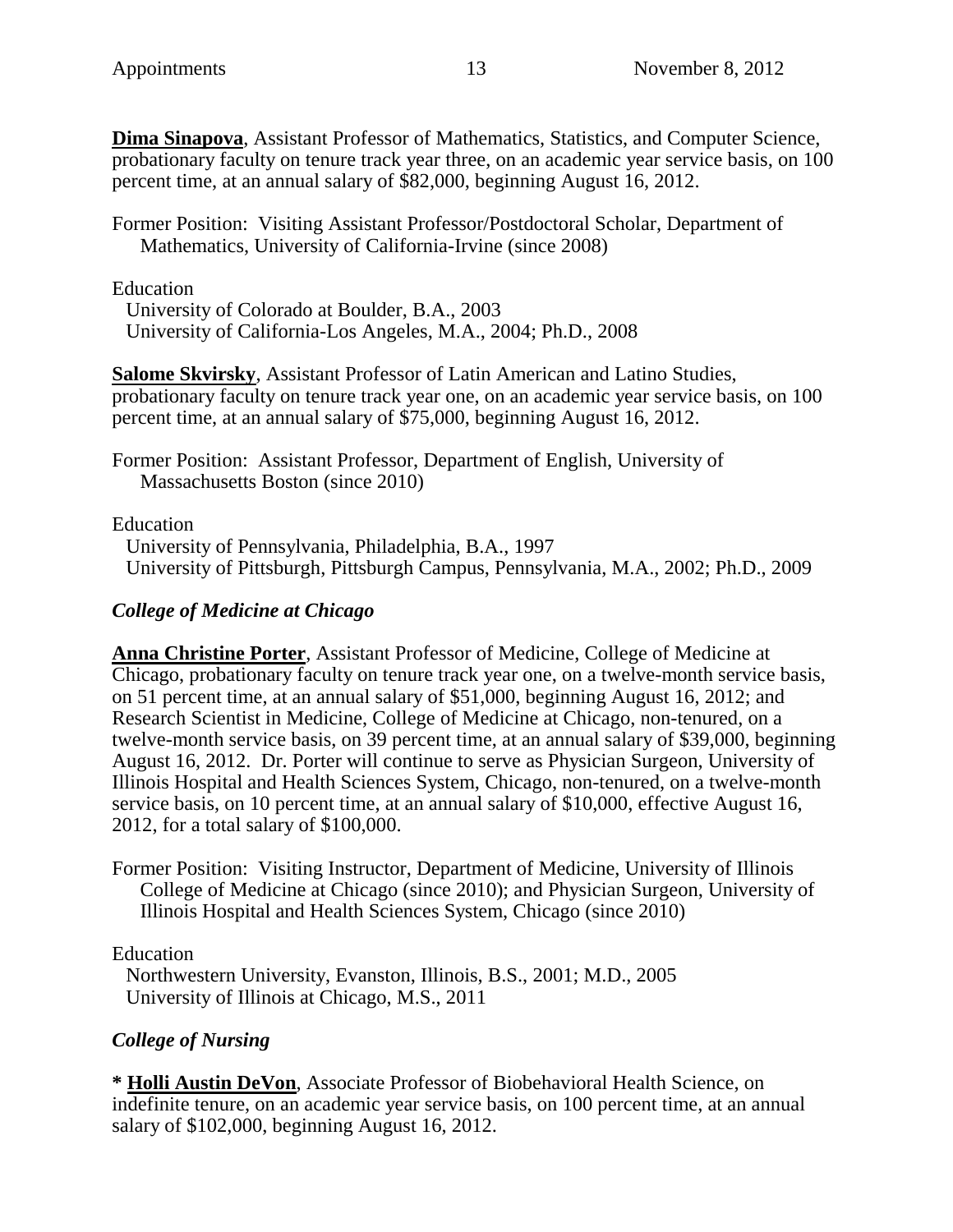Former Position: Associate Professor, Betty Irene Moore School of Nursing, University of California-Davis (since 2010)

#### Education

Loyola University, Chicago, Illinois, B.S.N., 1976 University of Illinois at Chicago, M.S., 1982; Ph.D., 2002

**Cynthia Fritschi**, Assistant Professor of Biobehavioral Health Science, probationary faculty on tenure track year one, on an academic year service basis, on 100 percent time, at an annual salary of \$82,500, beginning August 16, 2012.

Former Position: Visiting Clinical Assistant Professor, Department of Biobehavioral Health Science, College of Nursing, University of Illinois at Chicago (since 2009)

Education New York University, New York, B.F.A., 1987 Rush University, Chicago, Illinois, B.S.N., 1992; M.S., 1994 University of Illinois at Chicago, Ph.D., 2008

## *Jane Addams College of Social Work*

**Otima Doyle**, Assistant Professor, Jane Addams College of Social Work, probationary faculty on tenure track year one, on an academic year service basis, on 100 percent time, at an annual salary of \$73,000, beginning August 16, 2012.

Former Position: Associate Professor, Duke Child and Family Study Center, Duke University, Durham, North Carolina (since 2009)

Education

Towson University, Baltimore, Maryland, B.S., 1997 University of Chicago, Illinois, M.S.W., 1999 University of Maryland Baltimore, Ph.D., 2008

### *College of Urban Planning and Public Affairs*

**Michael D. Siciliano**, Assistant Professor of Public Administration, probationary faculty on tenure track year one, on an academic year service basis, on 100 percent time, at an annual salary of \$70,000, beginning August 16, 2012.

Former Position: Graduate Research Assistant, Center for Disaster Management, University of Pittsburgh, Pennsylvania (since 2009)

Education

The Pennsylvania State University, University Park, B.S., 2002 Carnegie Mellon University, Pittsburgh, Pennsylvania, M.S., 2006 University of Pittsburgh, Pennsylvania, Ph.D., 2012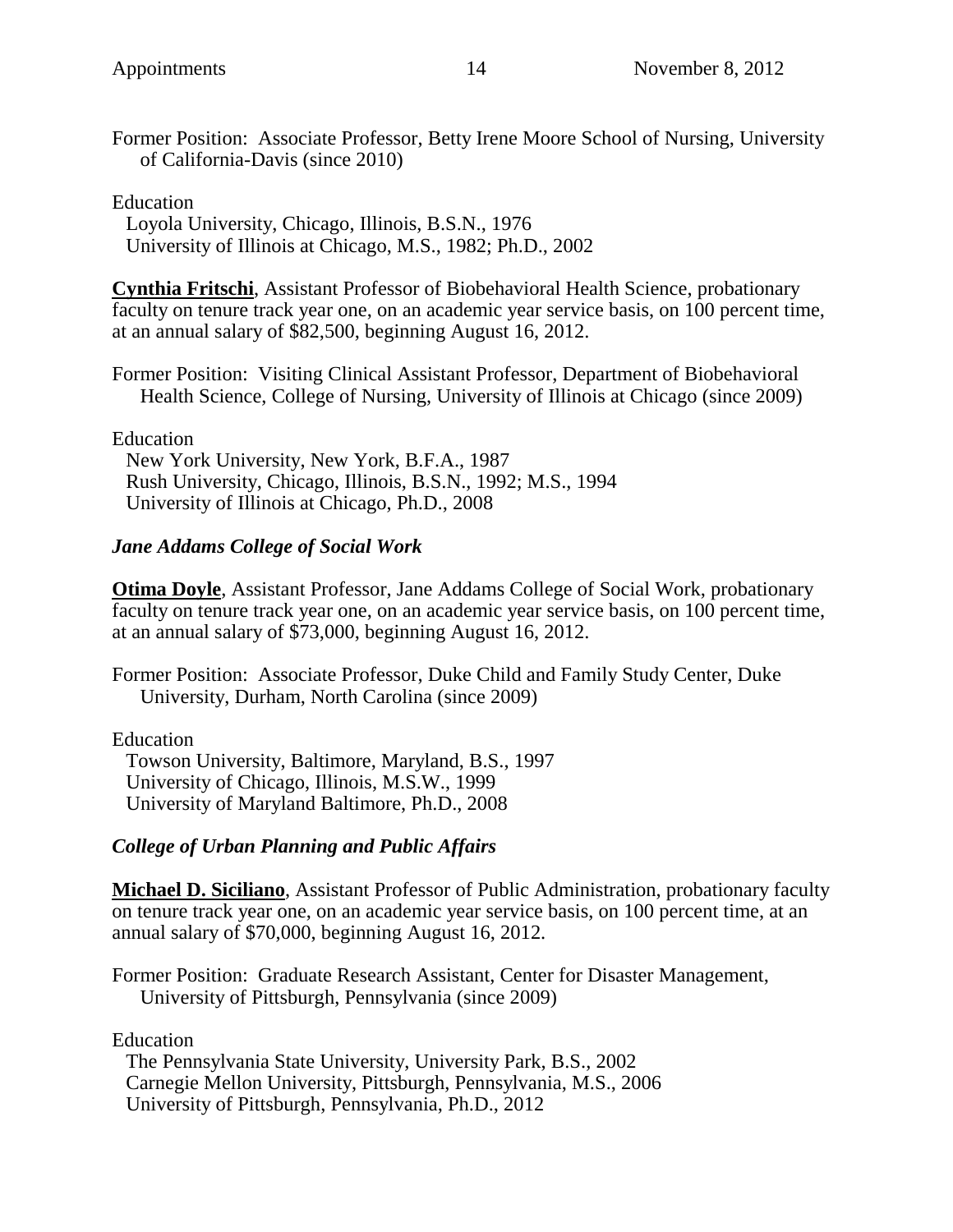*Emeriti Appointments*

**Mark Adams**, Professor Emeritus of Physics, July 1, 2012

**Conwell H. Anderson**, Associate Professor Emeritus of Anatomy and Cell Biology, College of Medicine at Chicago, June 1, 2011

**Richard E. Barrett**, Associate Professor Emeritus of Sociology, June 30, 2012

- **Ronald E. Burmeister**, Clinical Associate Professor Emeritus of Obstetrics and Gynecology, College of Medicine at Rockford, March 2, 2011
- **Richard P. Burns**, Associate Professor Emeritus of Chemistry, August 16, 2012
- **Carol Sue Carter Porges**, Professor Emerita of Psychiatry, College of Medicine at Chicago, May 16, 2011
- **Edward P. Cohen**, Professor Emeritus of Microbiology and Immunology, College of Medicine at Chicago, May 16, 2011
- **Prakash N. Desai**, Professor Emeritus of Clinical Psychiatry, Department of Psychiatry, College of Medicine at Chicago, August 16, 2009
- **Steven M. Downing**, Associate Professor Emeritus of Medical Education, College of Medicine at Chicago, January 1, 2011
- **Mitzi Libke Duxbury**, Dean Emerita, College of Nursing, September 1, 1988

**Steven C. Fanning**, Associate Professor Emeritus of History, August 16, 2012

- **Gerald A. Fishman**, Professor Emeritus of Ophthalmology and Visual Sciences, College of Medicine at Chicago, December 22, 2001
- **Robert E. Gaensslen**, Professor Emeritus of Forensic Science, Department of Biopharmaceutical Sciences, August 16, 2011
- **Philip B. Gorelick**, Professor Emeritus of Neurology and Rehabilitation, College of Medicine at Chicago, February 1, 2012

**Sydney Ann Halpern**, Professor Emerita of Sociology, August 1, 2012

**Martin Harrow**, Professor Emeritus of Psychiatry, June 30, 2012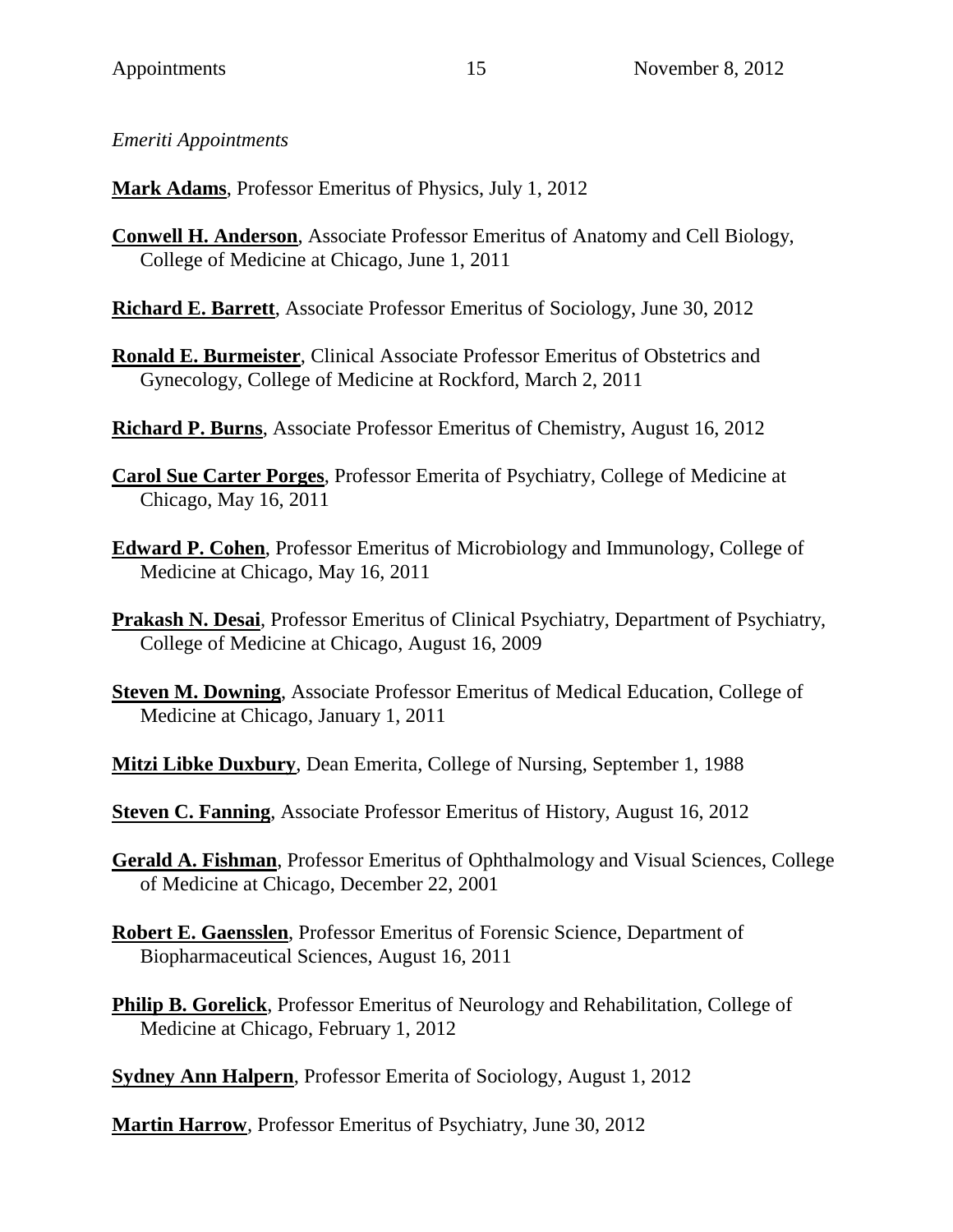- **Steven E. Hurder**, Professor Emeritus of Mathematics, Statistics, and Computer Science, May 16, 2012
- **Randal Craig Jaffe**, Professor Emeritus of Physiology and Biophysics, College of Medicine at Chicago, September 16, 2007
- **Richard J. Labotka**, Professor Emeritus of Pediatrics, College of Medicine at Chicago, October 23, 2010
- **Audrey R. Levin**, Associate Professor Emerita of Psychology, June 1, 2012
- **Norman G. Lieska**, Associate Professor Emeritus of Anatomy and Cell Biology, College of Medicine at Chicago, June 1, 2011
- **Michael Perman**, Professor Emeritus of History, May 16, 2012
- **Stephen W. Porges**, Professor Emeritus of Psychiatry, College of Medicine at Chicago, May 16, 2011
- **Indru Punwani**, Professor Emeritus of Pediatric Dentistry, July 1, 2012
- **Philip D. Wagreich**, Professor Emeritus of Mathematics, Statistics, and Computer Science, July 1, 2012
- **David M. Weible**, Associate Professor Emeritus of Germanic Studies, May 16, 2012

### *Change in Title:*

Mary Case, change in title from University Librarian to University Librarian and Dean of Libraries, Chicago, effective November 9, 2012

### SPRINGFIELD

### *College of Business and Management*

**Jesús Canelón**, Assistant Professor of Management Information Systems, probationary faculty on tenure track year one, on an academic year service basis, on 100 percent time, at an annual salary of \$89,000, beginning August 16, 2012.

Former Position: Research Associate, Claremont Graduate University, California (2008- 11); and Adjunct Faculty, California State Polytechnic University-Pomona (2009-11)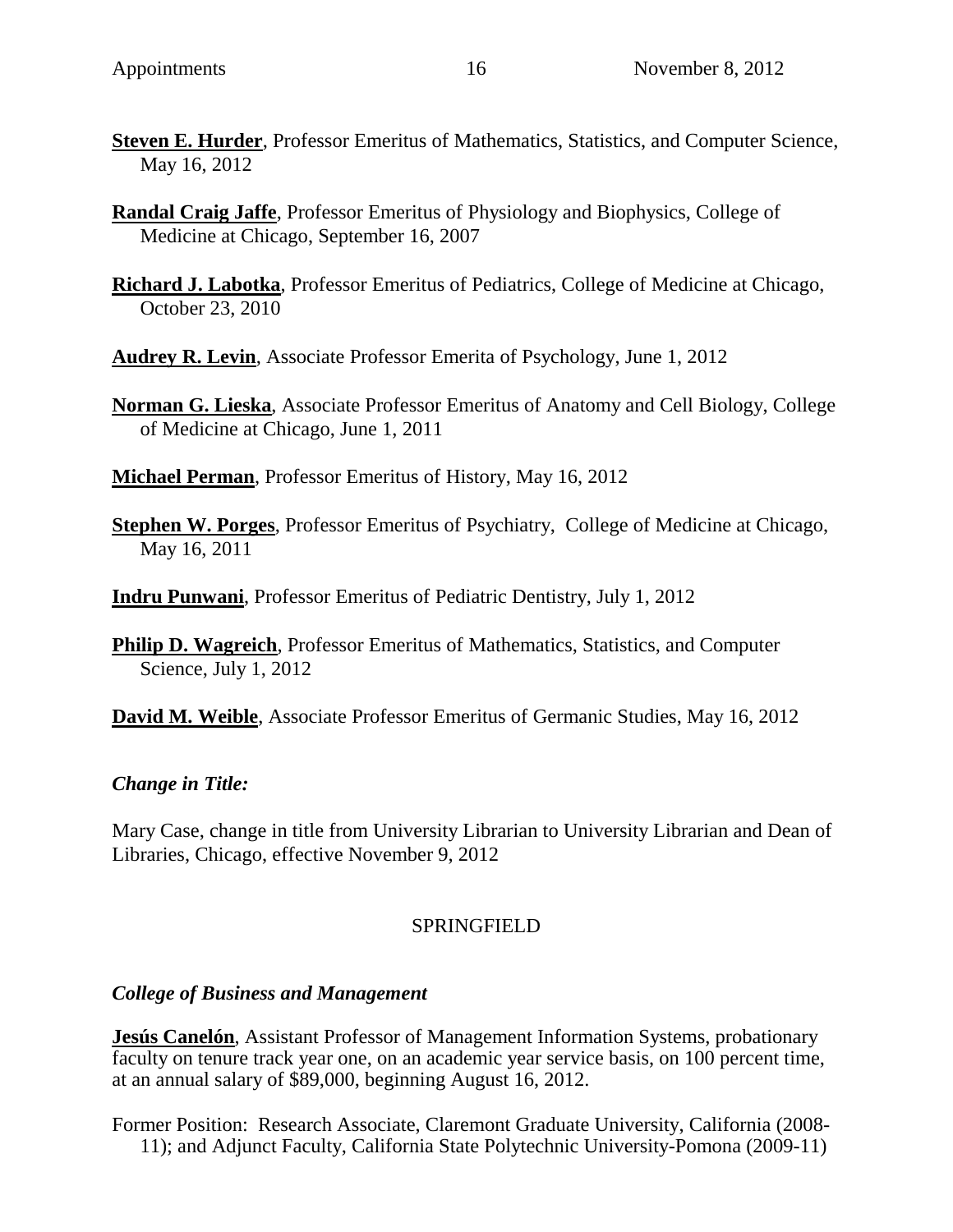#### Education

University Centroccidental Lisandro Alvarado, Barquisimeto, Venezuela, B.S., 1995; M.S. (Information Systems), 1998

Claremont Graduate University, California, M.S. (Information Systems), 2008; Ph.D., 2011

**Justin P. Stearns**, Assistant Professor of Accountancy, probationary faculty on tenure track year two, on an academic year basis, on 100 percent time, at an annual salary of \$117,500, beginning August 16, 2012.

Former Position: Teaching Assistant, Southern Illinois University Carbondale (since 2011)

### Education

Illinois State University, Normal, B.S., 1997; M.S. (Accounting), 2002 Webster University, Webster Groves, Missouri, M.B.A., 2005; M.S. (Finance), 2007 Southern Illinois University Carbondale, Ph.D., 2012

### *College of Liberal Arts and Sciences*

**\* Michael J. Hogan**, Distinguished Professor of History, summer appointment, on 100 percent time, at a monthly rate of \$31,678, July 2-August 15, 2012; and continuing on indefinite tenure, on an academic year service basis, on 100 percent time, at an annual salary of \$290,802, effective August 16, 2012.

Former Position: President, University of Illinois (2010-12); and Harry E. Preble Chair (2010-12), and Professor, Department of History (2010-12), University of Illinois at Urbana-Champaign

Education University of Northern Iowa, Cedar Falls, B.A., 1965 University of Iowa, Iowa City, M.A., 1967; Ph.D., 1974

**Michele Miller**, Assistant Professor of Psychology, probationary faculty on tenure track year one, on an academic year basis, on 100 percent time, at an annual salary of \$48,700, beginning August 16, 2012.

Former Position: Associate Lecturer, Department of Educational Psychology, University of Wisconsin-Madison (since 2011)

### Education

University of Wisconsin-Madison, B.S., 2005; M.S., 2008; Ph.D., 2012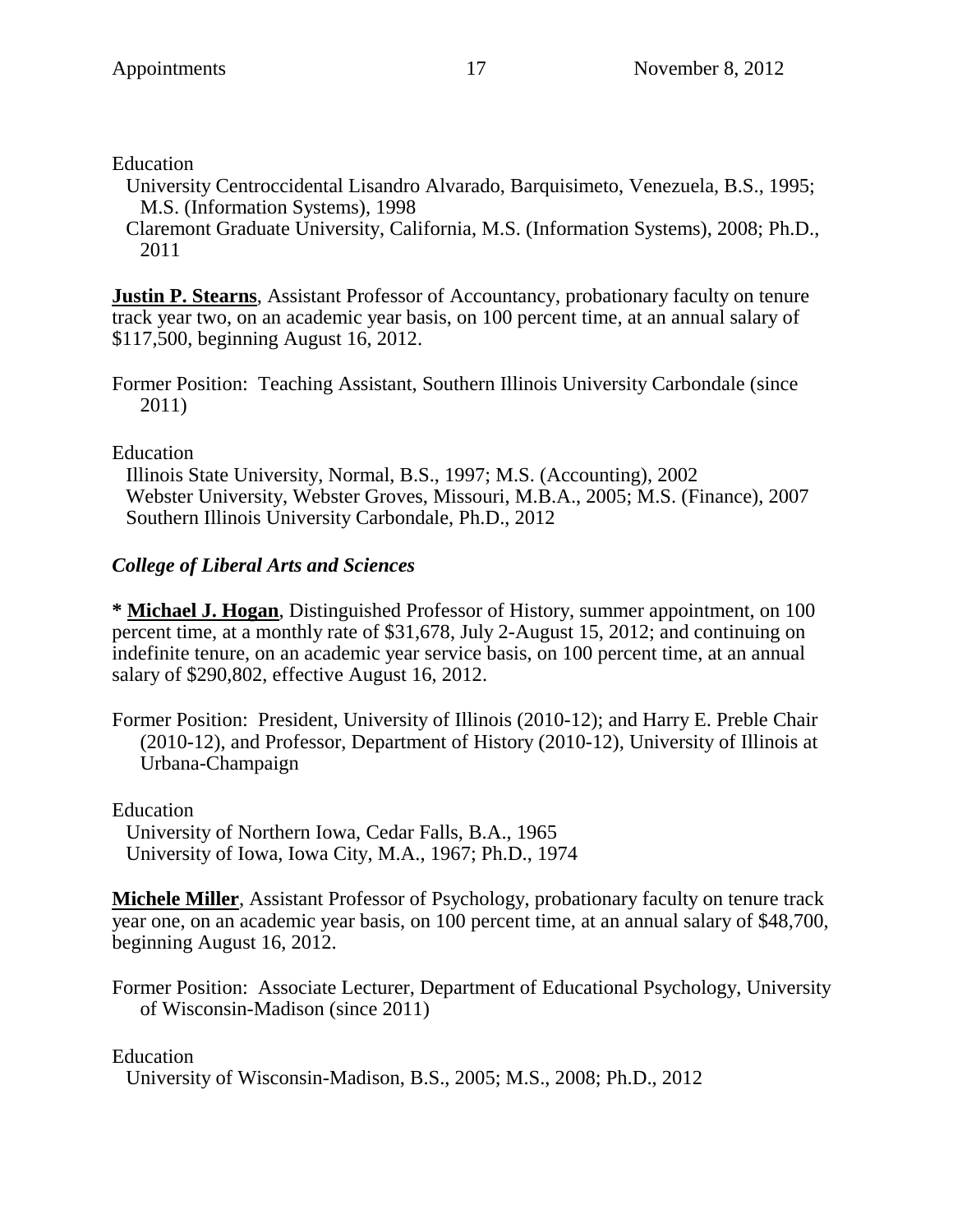**Dathan A. Powell**, Assistant Professor of Art, Music and Theatre, probationary faculty on tenure track year one, on an academic service basis, on 100 percent time, at an annual salary of \$49,000, beginning August 16, 2012.

Former Position: Assistant Professor of Theatre and Performance Studies, Georgetown College, Kentucky (since 2006)

Education

Illinois Wesleyan University, Bloomington, B.F.A., 1999 Indiana University Bloomington, M.F.A., 2006

**Yona Stamatis**, Assistant Professor of Art, Music and Theatre, probationary faculty on tenure track year one, on an academic service basis, on 100 percent time, at an annual salary of \$49,000, beginning August 16, 2012.

Former Position: Visiting Lecturer, Department of Classical Studies, University of Michigan-Ann Arbor (2011); Postdoctoral Fellow in Ethnomusicology, Kalamazoo College, Michigan (2012); and Adjunct Lecturer, Department of Art, Music and Theatre, University of Illinois at Springfield (since 2012)

Education

Barnard College, Columbia University in the City of New York, New York, B.A., 2004 University of Michigan-Ann Arbor, Ph.D., 2011

# **ADMINISTRATIVE/PROFESSIONAL APPOINTMENTS**

### *Urbana-Champaign*

**\* Bruce W. Fouke**, Director of the Roy J. Carver Biotechnology Center, Office of the Vice Chancellor for Research, Urbana-Champaign, non-tenured, on a twelve-month service basis, with an administrative increment of \$12,500, beginning November 9, 2012. Dr. Fouke will receive an amount equal to one-ninth of his academic year faculty salary for faculty service during each summer of his service as Director (\$12,976). He was appointed to serve as Interim Director under the same conditions and salary arrangement beginning November 1, 2012. Dr. Fouke will continue to hold the rank of Professor of Geology, School of Earth, Society, and Environment, College of Liberal Arts and Sciences, on indefinite tenure, on an academic year service basis, on 100 percent time, at an annual salary of \$116,783, effective August 16, 2012; Professor of Microbiology, School of Molecular and Cellular Biology, College of Liberal Arts and Sciences, nontenured, on an academic year service basis, on zero percent time, non-salaried, effective August 16, 2012; and Professor, Institute for Genomic Biology, Office of the Vice Chancellor for Research, non-tenured, on an academic year service basis, on zero percent time, non-salaried, effective August 16, 2012, for a total salary of \$142,259.

Former Position: Professor of Geology, School of Earth, Society, and Environment (since 2011), and Professor of Microbiology, School of Molecular and Cellular Biology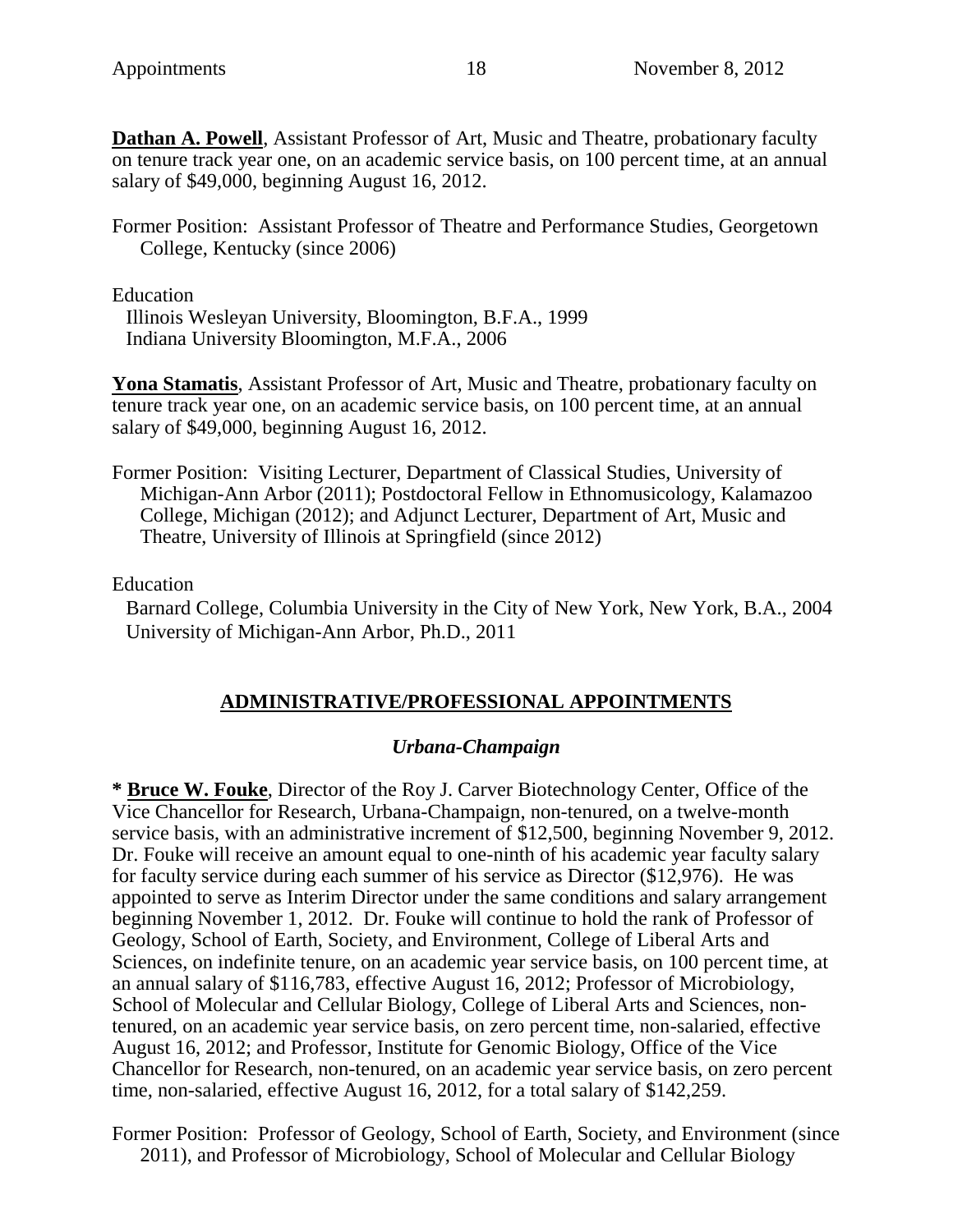(since 2011), College of Liberal Arts and Sciences, and Professor, Institute for Genomic Biology, Office of the Vice Chancellor for Research (since 2011), University of Illinois at Urbana-Champaign

Education

Bradley University, Peoria, Illinois, B.Sc., 1982 University of Iowa, Iowa City, M.Sc. (Geology), 1984 University of Chicago, Illinois, M.Sc. (Geology), 1986 State University of New York at Stony Brook, New York, Ph.D., 1993

**\* John A. Rogers**, Director of the Frederick Seitz Materials Research Laboratory, College of Engineering, Urbana-Champaign, non-tenured, on an academic year service basis, with an administrative increment of \$5,000, beginning November 9, 2012. Dr. Rogers will receive an amount equal to one-ninth of his total academic year salary for one month of service during each summer as Director (\$25,644 during Summer 2013). He was appointed to serve as Interim Director under the same conditions and salary arrangement beginning October 1, 2012. Dr. Rogers will continue to hold the rank of Professor of Materials Science and Engineering, College of Engineering, on indefinite tenure, on an academic year service basis, on 50 percent time, at an annual salary of \$104,150, effective October 1, 2012; Lee J. Florey-Founder Chair Professor of Materials Science and Engineering, College of Engineering, non-tenured, on an academic year service basis, with an annual increment of \$17,500, effective August 16, 2012; Professor, Beckman Institute for Advanced Science and Technology, Office of the Vice Chancellor for Research, non-tenured, on an academic year service basis, on zero percent time, nonsalaried, effective August 16, 2012; Department Affiliate, Micro and Nanotechnology Laboratory, College of Engineering, non-tenured, on an academic year service basis, on zero percent time, non-salaried, effective August 16, 2012; Department Affiliate in Bioengineering, College of Engineering, non-tenured, on an academic year service basis, on zero percent time, non-salaried, effective August 16, 2012; and Professor, Frederick Seitz Materials Research Laboratory, College of Engineering, non-tenured, on an academic year service basis, on 50 percent time, at an annual salary of \$104,150, effective October 1, 2012, for a total salary of \$256,444.

Former Position: Professor (since 2003), and Lee J. Florey-Founder Chair Professor (since 2003), Department of Materials Science and Engineering, College of Engineering; Professor, Beckman Institute for Advanced Science and Technology, Office of the Vice Chancellor for Research (since 2004); and Department Affiliate, Micro and Nanotechnology Laboratory (since 2009), Department Affiliate, Department of Bioengineering (since 2010), and Professor, Frederick Seitz Materials Research Laboratory (since 2011), College of Engineering, University of Illinois at Urbana-Champaign

# Education

University of Texas at Austin, B.A. (Chemistry), 1989; B.S. (Physics), 1989 Massachusetts Institute of Technology, Cambridge, S.M. (Chemistry), 1992; S.M. (Physics), 1992; Ph.D., 1995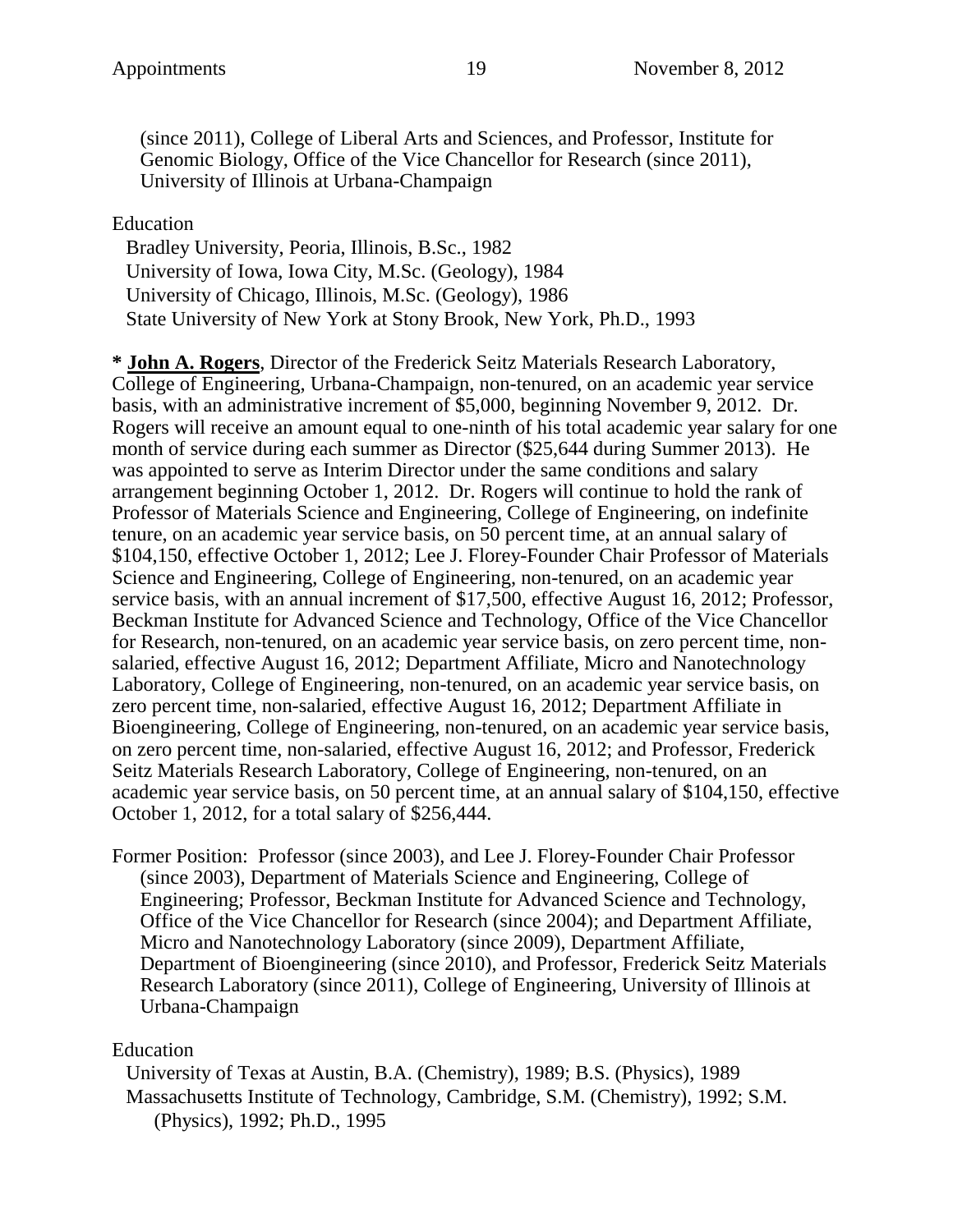**\* Barbara Jan Wilson**, Executive Vice Provost for Faculty and Academic Affairs, Office of the Provost and Vice Chancellor for Academic Affairs, Urbana-Champaign, non-tenured, on a twelve-month service basis, on 100 percent time, at an annual salary of \$227,000 and an administrative increment of \$25,000, beginning November 9, 2012. Dr. Wilson was appointed to serve as Interim Executive Vice Provost for Faculty and Academic Affairs under the same conditions and salary arrangement beginning October 1, 2012. She will continue to hold the rank of Professor of Communication, College of Liberal Arts and Sciences, on indefinite tenure, on an academic year service basis, on zero percent time, non-salaried, effective August 16, 2012; and Kathryn Lee Baynes Dallenbach Professor of Communication, College of Liberal Arts and Sciences, nontenured, on an academic year service basis, on zero percent time, non-salaried, effective August 16, 2012, for a total salary of \$252,000.

Former Position: Professor (since 2000), and Kathryn Lee Baynes Dallenbach Professor (since 2008), Department of Communication, College of Liberal Arts and Sciences; and Vice Provost, Office of the Provost and Vice Chancellor for Academic Affairs (since 2009), University of Illinois at Urbana-Champaign

Education

University of Wisconsin-Madison, B.A., 1979; M.A., 1982; Ph.D., 1985

#### *Chicago*

**Elizabeth Ellevog**, Director of Physician Practice, University of Illinois Hospital and Health Sciences System, Chicago, non-tenured, on a twelve-month service basis, on 100 percent time, at an annual salary of \$95,000, beginning November 12, 2012, for a total salary of \$95,000. Ms. Ellevog was appointed to serve as Visiting Director of Physician Practice under the same conditions and salary arrangement beginning September 13, 2012.

Former Position: Director, Department of Surgery, University of Chicago, Illinois (2009- 11)

Education

Simmons College, Boston, Massachusetts, B.S., 1997 Rush University, Chicago, Illinois, M.S., 2002

**Ronald Puskarits**, Director of Compensation, Office of Human Resources, Chicago, non-tenured, on a twelve-month service basis, on 100 percent time, at an annual salary of \$135,000, beginning November 12, 2012.

Former Position: Manager, Compensation and Classification and HRIS (since 2003), and General Manager, Compensation, Benefits and HRIS (since 2011), Chicago Transit Authority, Illinois

Education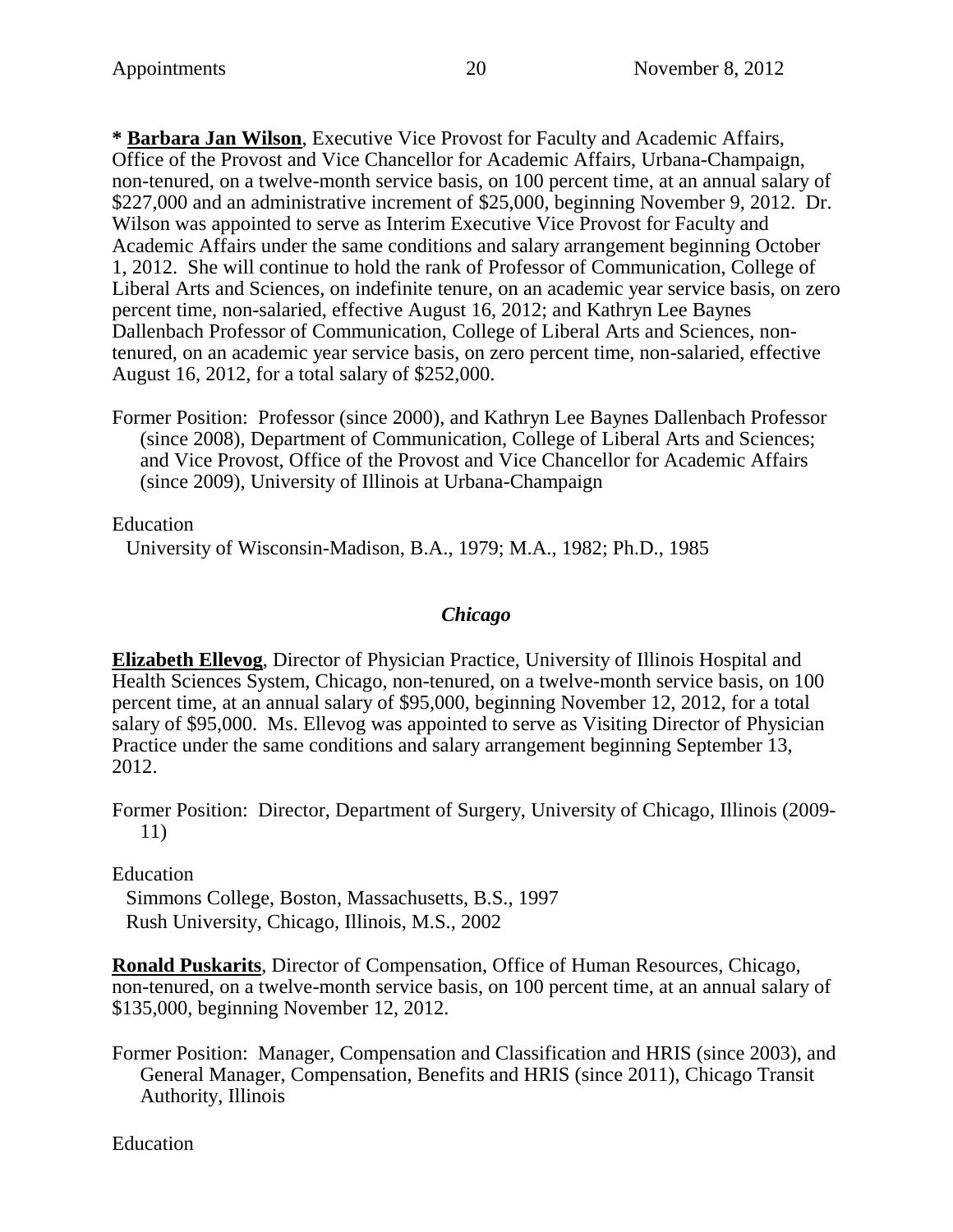DePaul University, Chicago, Illinois, B.A., 1995

**Robert Raymond Roman**, Director of Utility Operations, Facilities Management, Chicago, non-tenured, on a twelve-month service basis, on 100 percent time, at an annual salary of \$145,000, beginning November 12, 2012.

Former Position: Director of Resources, University of Illinois (since 2010)

Education

University of Saint Francis, Joliet, Illinois, B.S., 2001; M.B.A., 2010

### *University Administration*

**Bryan Becker**, Associate Vice President, Hospital Operations, Office of the Vice President for Health Affairs, University Administration, non-tenured, on a twelve-month service basis, on 25 percent time, at an annual salary of \$100,000, beginning November 12, 2012. Dr. Becker was appointed to serve as Interim Associate Vice President, Hospital Operations under the same conditions and salary arrangement beginning October 16, 2012. He will continue to hold the rank of Visiting Professor of Medicine, College of Medicine at Chicago, non-tenured, on a twelve-month service basis, on 60 percent time, at an annual salary of \$264,000 (funding provided by the Office of the Vice President for Health Affairs), beginning October 16, 2012; and Physician Surgeon in Medicine, College of Medicine at Chicago, non-tenured, on a twelve-month service basis, on 15 percent time, at an annual salary of \$61,000, effective October 16, 2012, for a total salary of \$425,000.

Former Position: Visiting Professor (since 2010) and Physician Surgeon (since 2010), Department of Medicine, University of Illinois College of Medicine at Chicago; and Visiting Assistant Vice President for Professional Practice, Office of the Vice President for Health Affairs, University of Illinois (since 2011)

Education

Dartmouth College, Hanover, New Hampshire, A.B., 1984 University of Kansas Medical Center, Kansas City, M.D., 1988 Tulane University, New Orleans, Louisiana, M.M.M., 2009

**Clarence J. Brock**, Director of Budget Operations and Financial Analysis, Office of Business and Financial Services, University Administration, non-tenured, on a twelvemonth service basis, on 100 percent time, at an annual salary of \$124,950.

Former Position: Senior Associate Director Budget and Financial Analyst (January 2012- April 2012), and Interim Director of Budget Operations and Financial Analysis (since April 2012), Office of Business and Financial Services, University of Illinois

Education

University of Maryland Baltimore, B.S., 1976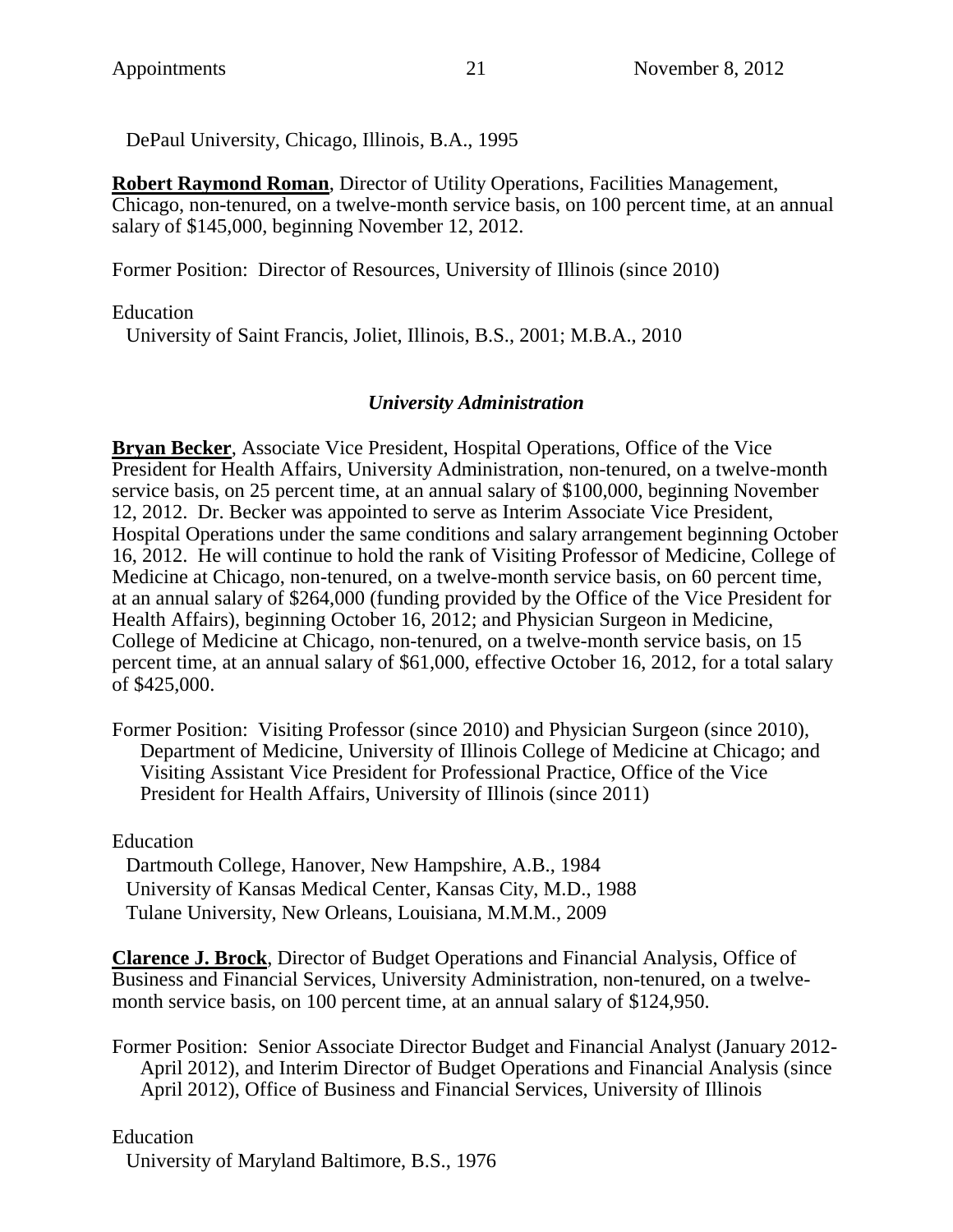Lewis University, Romeoville, Illinois, M.B.A., 1981

**Jodi S. Joyce**, Associate Vice President for Quality, Office of the Vice President for Health Affairs, University Administration, non-tenured, on a twelve-month service basis, on 100 percent time, at an annual salary of \$350,000, beginning November 12, 2012. Ms. Joyce was appointed to serve as Interim Associate Vice President for Quality under the same conditions and salary arrangement beginning October 16, 2012.

Former Position: Vice President, Quality and Patient Safety, Legacy Health, Portland, Oregon (since 2007)

Education

Wheaton College, Illinois, B.S. (Liberal Arts), 1982 Northwestern University, Evanston, Illinois, B.S. (Nursing), 1984 Stanford University, California, M.B.A., 1990

**Karl M. Kochendorfer**, Assistant Vice President and Chief Medical Information Officer, Office of the Vice President for Health Affairs, University Administration, non-tenured, on a twelve-month service basis, on 50 percent time, at an annual salary of \$125,000, beginning January 16, 2013; Associate Professor of Clinical Family Medicine, Department of Family Medicine, College of Medicine at Chicago, non-tenured, on a twelve-month service basis, on 30 percent time, at an annual salary of \$75,000, beginning January 16, 2013; and Physician Surgeon in Family Medicine, College of Medicine at Chicago, non-tenured, on a twelve-month service basis, on 20 percent time, at an annual salary of \$50,000, beginning January 16, 2013, for a total salary of \$250,000.

Former Position: Founder and President, MedSocket LLC, Chicago, Illinois (since 2000); and Director of Clinical Informatics (since 2006), Adjunct Faculty, Department of Health Management and Informatics (since 2010), Core Faculty, MU Informatics Institute (since 2010), Medical Director, Living Laboratory, Tiger Institute for Health Innovations (since 2011), and Associate Professor of Clinical Family and Community Medicine (since 2012), University of Missouri-Columbia

Education

University of Illinois at Urbana-Champaign, B.S., 1994 University of Illinois at Chicago, M.D., 2000

**Marilyn M. Murphy Marshall**, Assistant Vice President for Academic Affairs, Office of the Vice President for Academic Affairs, University Administration, non-tenured, on a twelve-month service basis, on 100 percent time, at an annual salary of \$135,000, beginning November 12, 2012. Dr. Marshall was appointed to serve as Interim Assistant Vice President for Academic Affairs under the same conditions and salary arrangement beginning September 16, 2012.

Former Position: Director, University Academic Programs and Services and University-Wide Student Programs, Office of University Academic Programs and Services, University of Illinois (since 2011)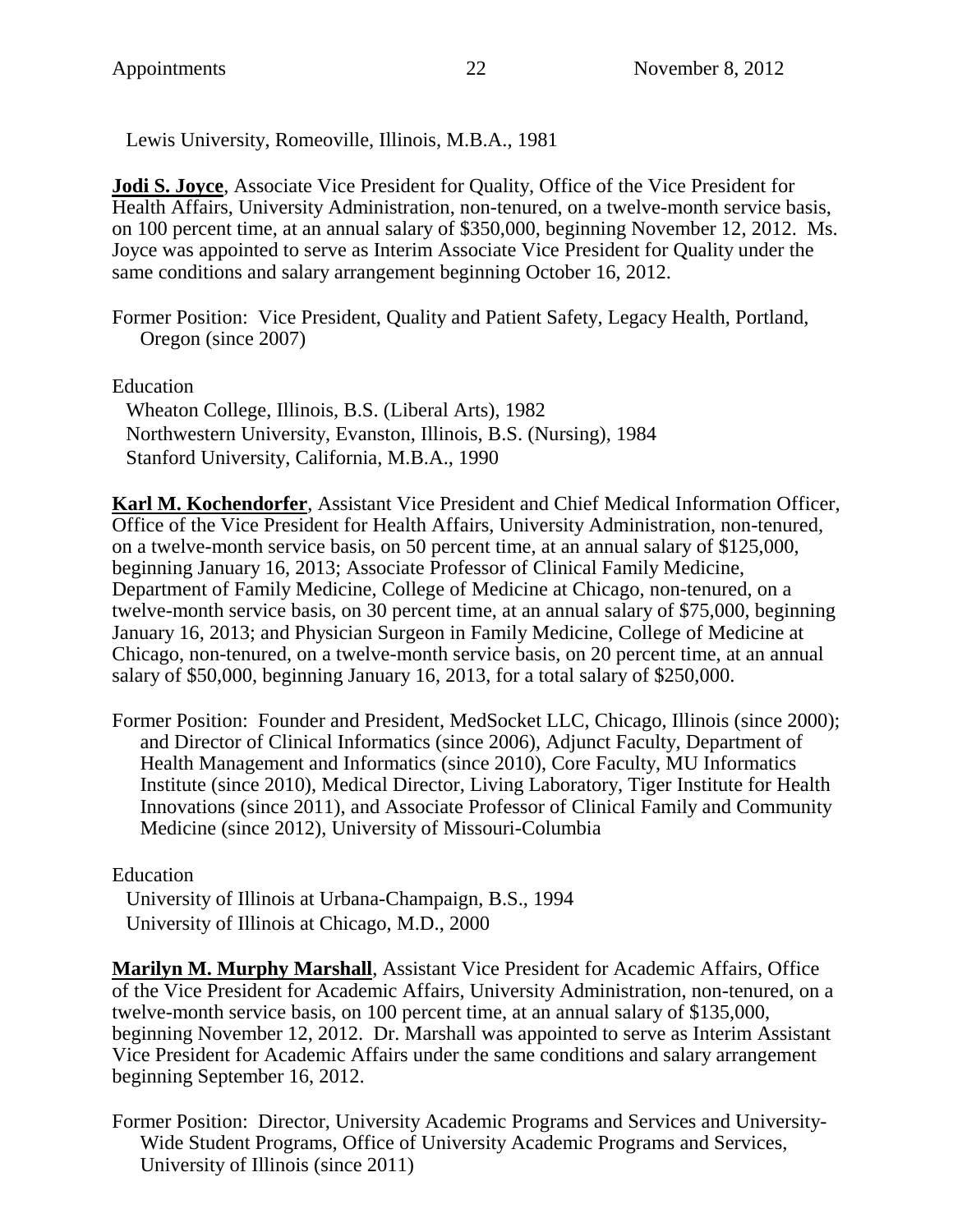Education

MacMurray College, Jacksonville, Illinois, B.Mus., 1977 Sangamon State University, Springfield, Illinois, B.A., 1985; M.P.A., 1988 University of Illinois at Urbana-Champaign, Ph.D., 1999

**Audrius Polikaitis**, Assistant Vice President for Information Technology, Office of the Vice President for Health Affairs, University Administration, non-tenured, on a twelvemonth service basis, on zero percent time, non-salaried, beginning November 12, 2012; and Chief Information Officer, University of Illinois Hospital and Health Sciences System, Chicago, non-tenured, on a twelve-month service basis, on 100 percent time, at an annual salary of \$260,000, beginning November 12, 2012. Dr. Polikaitis was appointed to serve as Interim Assistant Vice President for Information Technology and Chief Information Officer under the same conditions and salary arrangement beginning October 16, 2012.

Former Position: Director of Information Services Applications (since 2011), and Interim Chief Information Officer (since 2011), University of Illinois Hospital and Clinics, Chicago

Education

Illinois Institute of Technology, Chicago, Ph.D., 1993

**Suzanne Marie Rinehart**, Director of Budget Operations and Analysis, Office of Business and Financial Services, University Administration, non-tenured, on a twelvemonth service basis, on 75 percent time, at an annual salary of \$93,750, beginning November 12, 2012; and Assistant Provost of Budget and Resource Planning, Office of the Provost and Vice Chancellor for Academic Affairs, Urbana-Champaign, non-tenured, on a twelve-month service basis, on 25 percent time, at an annual salary of \$31,250, beginning November 12, 2012, for a total salary of \$125,000.

Former Position: Assistant Director of Budget Operations and Analysis, Office of Business and Financial Services, University of Illinois (since 2007)

### Education

University of Illinois at Urbana-Champaign, B.S., 1993; M.Ed., 2007

**Kapila H. Viges**, Director of EnterpriseWorks Chicago, Office of the Vice President for Research, University Administration, non-tenured, on a twelve-month service basis, on 100 percent time, at an annual salary of \$120,000, beginning November 12, 2012. Ms. Viges was appointed to serve as Interim Director of EnterpriseWorks Chicago under the same conditions and salary arrangement beginning August 27, 2012.

Former Position: Chief Executive Officer, Mithra Ventures, Grand Ledge, Michigan (since 2011)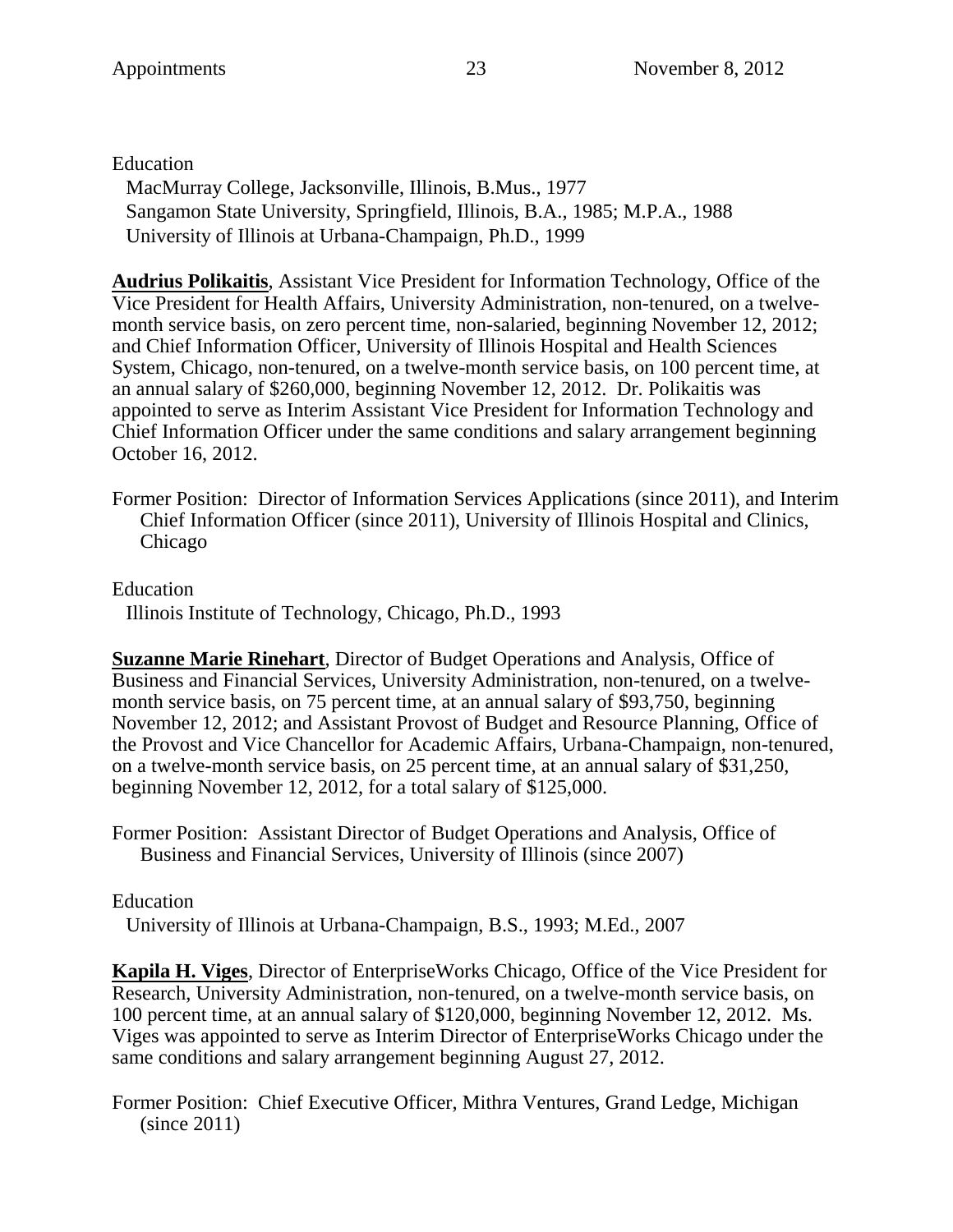Education

Johns Hopkins University, Baltimore, Maryland, B.S., 1999

**\* Robert A. Winn**, Associate Vice President for Community-Based Practice, Office of the Vice President for Health Affairs, University Administration, non-tenured, on a twelve-month service basis, on 50 percent time, at an annual salary of \$195,000, beginning November 16, 2012; Professor of Medicine, College of Medicine at Chicago, on indefinite tenure, on a twelve-month service basis, on 35 percent time, at an annual salary of \$136,500, beginning November 16, 2012; and Physician Surgeon in Medicine, College of Medicine at Chicago, non-tenured, on a twelve-month service basis, on 15 percent time, at an annual salary of \$58,500, beginning November 16, 2012, for a total salary of \$390,000.

Former Position: Attending Staff Physician (since 2000), and Director, Pulmonary Function and Exercise Testing Laboratory (since 2001), Denver Veterans Affairs Medical Center, Colorado; Staff Investigator (since 2001), Faculty Member, Cardio-Vascular-Pulmonary Training Grant and Laboratory (since 2001), and Faculty Member, Department of Medicine (since 2001), Faculty Member, Graduate School, Cancer Biology Department, Graduate Training Program (since 2008), Senior Medical Director, Multi-Disciplinary Pulmonary Nodule Clinic (since 2008), Faculty Member, Head and Neck Cancer Training Grant (since 2009), Associate Dean of Admissions, School of Medicine (since 2010), and Vice Chair of Career Development/Diversity Inclusion (since 2011), University of Colorado at Denver and Health Sciences Center

Education

University of Notre Dame, Indiana, B.A., 1987 University of Michigan-Ann Arbor, M.D., 1993

# **ADDENDUM**

# *Urbana Faculty*

**Cecilia Das Neves Barbosa Leal Lauten**, Assistant Professor of Materials Science and Engineering, summer appointment, on 100 percent time, at a monthly rate of \$9,778, May 31-August 15, 2012; and continuing as probationary faculty on tenure track year one, on an academic year service basis, on 100 percent time, at an annual salary of \$88,000 **\$90,200**, effective August 16, 2012.

**Kristina M. Rennekamp**, Assistant Professor of Accountancy, summer appointment, on 100 percent time, at a monthly rate of \$20,000, June 29-August 15, 2012; and continuing as probationary faculty on tenure track year one, on an academic year service basis, on 100 percent time, at an annual salary of \$180,000 **\$190,944**, effective August 16, 2012**; and Pricewaterhouse Cooper LLP Faculty Fellow, non-tenured, on an academic**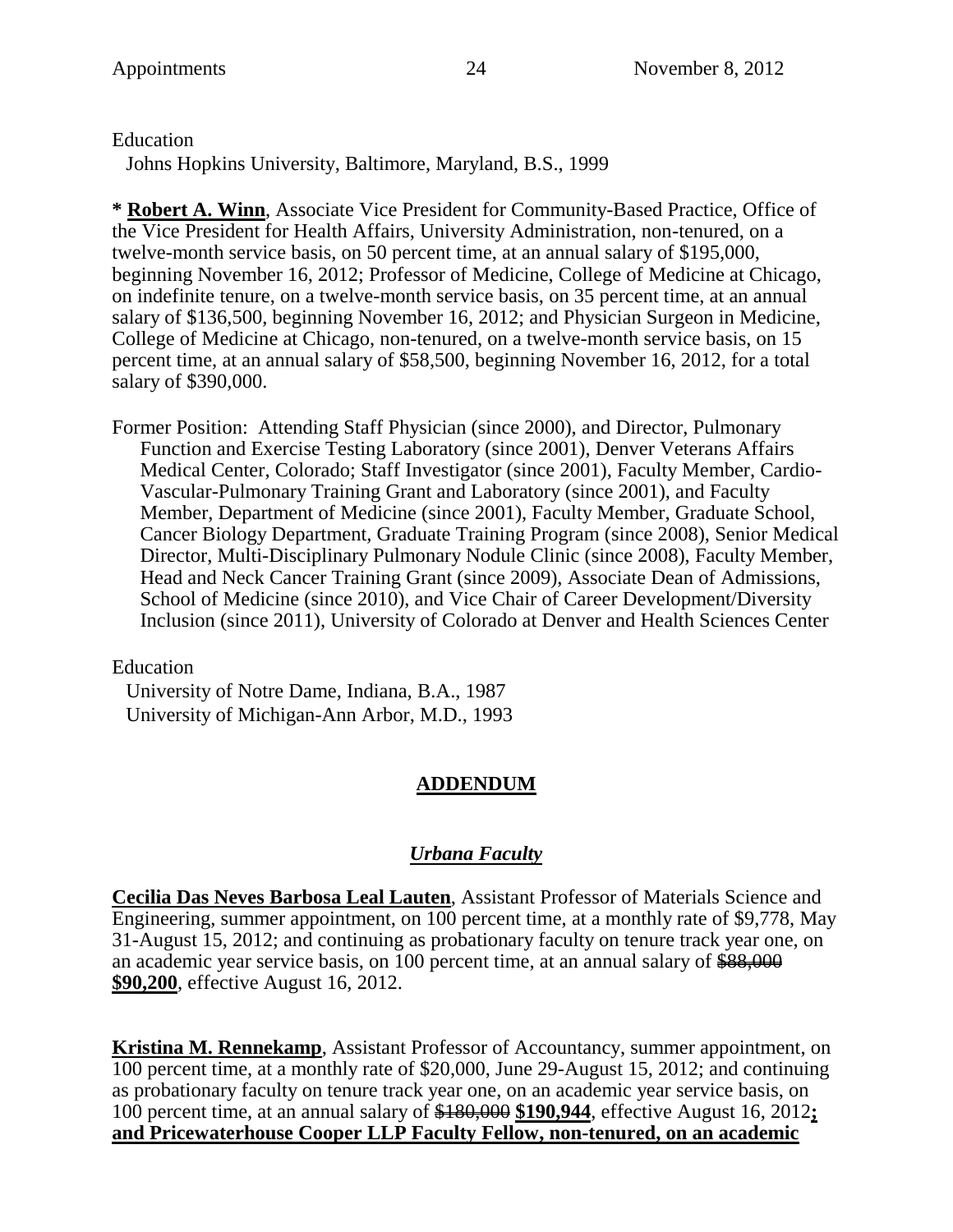### **year service basis, with an increment of \$7,500, beginning August 16, 2012, for a total annual salary of \$198,444**.

# *Urbana Emeriti*

William D. O'Brien, Professor Emeritus of Electrical and Computer Engineering, Hune 30 **July 1**, 2012

**John S. Trach**, **Associate** Professor Emeritus of Special Education, June 25, 2012

## *Administrative*

### *Urbana*

**Laurence Chalip**, Head of the Department of Recreation, Sport and Tourism, College of Applied Health Sciences, Urbana-Champaign, non-tenured, on an academic year service basis, with an administrative increment of \$5,000, beginning September 17, 2012. Dr. Chalip was appointed to serve as Interim Head under the same conditions and salary arrangement beginning August 16, 2012. He was appointed to the rank of Professor of Recreation, Sport and Tourism, College of Applied Health Sciences, on indefinite tenure, on an academic year service basis, on 100 percent time, at an annual salary of \$140,000, effective August 16, 2012; and Brightbill-Sapora Professor of Recreation, Sport and Tourism, College of Applied Health Sciences, non-tenured, on an academic year service basis, with an increment of \$10,000 **on zero percent time, non-salaried**, effective August 16, 2012, for a total salary of \$155,000 **\$145,000**.

**Kuo Chi Chan**, Chair of the Department of Finance, College of Business, Urbana-Champaign, non-tenured, on an academic year service basis, with an administrative increment of \$12,500, beginning August 16, 2012. In addition, Dr. Chan will receive an amount equal to one-ninth of his total academic year salary for one month of service during each summer of his appointment as Chair (\$27,924 **\$28,629** during Summer 2013). He will continue to hold the rank of Professor of Finance, College of Business, on indefinite tenure, on an academic year service basis, on 100 percent time, at an annual salary of \$243,818 **\$250,157**, effective August 16, 2012; and Hoeft Professor of Business, College of Business, non-tenured, on an academic year service basis, with an increment of \$7,500, effective August 16, 2012, for a total salary of \$291,742**\$298,786**.

**Royal P. Paul Mortenson**, Director of the Illinois Fire Service Institute, Urbana-Champaign, non-tenured, on a twelve-month service basis, on 100 percent time, at an annual salary of \$160,000, beginning July 30, 2012.

### *Chicago*

**Teresa L. Córdova**, Director, Great Cities Institute, College of Urban Planning and Public Affairs, Chicago, non-tenured, on an academic year service basis, with an administrative increment of \$12,272 **\$6,136**, beginning November 1, 2012 **September**